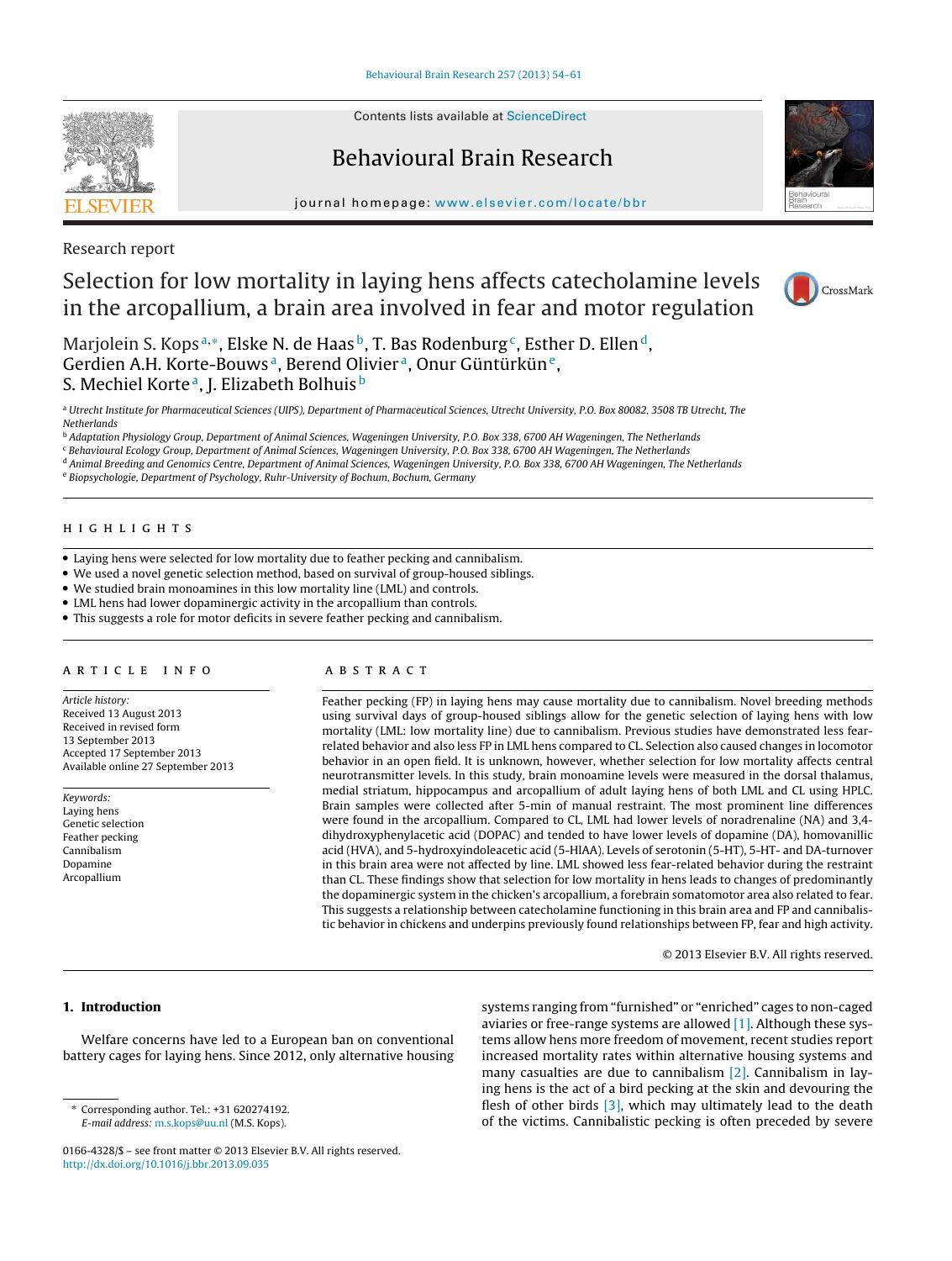feather pecking (FP) which is pecking at and removing of feathers of conspecifics causing denuded areas in the plumage which subsequently is very attractive for others to peck at  $[4]$ . To reduce problems related to severe feather pecking and cannibalism, many hens are exposed to beak-trimming, i.e. removal of the sharp tip of the upper beak. There is a growing societal resistance against animal mutilations, as it in itself beak-trimming induces stress, pain and fear in hens [\[5,6\].](#page-5-0) Thus, there is an urgent need for alternatives to reduce severe FP and cannibalism in laying hens.

Multiple factors, such as rearing and housing conditions [\[7,8\],](#page-5-0) and diet [\[9,10\]](#page-5-0) may contribute to the development of FP and cannibalism in laying hens. There are, however, also large individual differences in the vulnerability to develop severe FP and cannibalism and a genetic background for these differences has been found [\[11,12\].](#page-5-0) Traditionally, laying hens are selected for individual performance, such as egg production [\[13\].](#page-5-0) Selecting on individual performance can have potentially negative side-effects on group members [\[14,15\].](#page-5-0) By focusing on group performance and survival, Craig and Muir successfully decreased cannibalism-induced mortality in non-beak trimmed hens  $[16,17]$ . Recently, a novel selection method has been developed in which selection of individually housed candidates is partly based on the survival of their group-housed female siblings [\[18\].](#page-5-0) The advantage of this selection method is that candidates for breeding remain unaffected by group interactions, as they are housed individually, and vital information on individual performance is combined with the information on group performance. Already in the first generation a markedly decreased mortality rate was established in the low mortality line (LML) compared to the unselected control line (CL) [\[19,20\].](#page-5-0) In the third generation, LML showed less cannibalistic toe and comb pecking than CL [\[21\].](#page-5-0) Behavioral tests further show that LML hens displayed less fear-related and more active behavior compared to the unselected CL hens in several behavioral tests, both at young and at adult age [\[22–25\].](#page-5-0) Interestingly, LML and CL hens do not only differ in damaging and emotional behavior, but also in possible underlying physiological mechanisms. For example, differences in the peripheral serotoninergic system have been found, with LML hens having higher whole blood serotonin (5-hydroxytryptamine; 5-HT) levels [\[21,23\]](#page-5-0) and a lower platelet 5-HT uptake [\[23\]](#page-6-0) than CL. Also, lower plasma corticosterone levels were measured in LML after a manual restraint [\[21,22\],](#page-5-0) possibly reflecting decreased fearfulness in the low mortality line. In animals and humans, anxiety (or fearfulness) has been related to brain 5-HT [\[26\].](#page-6-0) Several genetic and pharmacological studies further established the involvement of both central 5-HT and DA in FP [\[27–33\]](#page-6-0) and cannibalism [\[12,21,22,27,34,35\].](#page-5-0) More recently, a lower concentration of tyrosine hydroxylase, the rate-limiting enzyme in DA production, was reported in the nidopallium, a "prefrontal" area [\[36–38\]](#page-6-0) of LML hens compared with CL hens [\[39\].](#page-6-0) Unknown, however, is whether and how selection for low mortality in laying hens affects central neurotransmitter levels in the brain.

The aim of the present study was to compare brain monoamine levels and DA and 5-HT turnover levels between the fourth generation of laying hens selected for low mortality (LML) and the control line (CL). In total, four target regions related to the modulation of fear and motor control were selected  $[40,41]$ : a combination of the dorsal (AD) and central (AI) region of the intermediate arcopallium (referred to as arcopallium), the medial striatum, the hippocampus, and the dorsal thalamus. The arcopallium receives input from various associative and sensory forebrain areas and is the source of a major down-sweeping pathway to brainstem motor structures; it thus is a somatomotor forebrain area  $[42]$ . The medial striatum is the limbic component of the avian striatal complex  $[42]$ . Given the behavioral and physiological differences between LML and CL, we expect lower levels for both DA and 5-HT in CL hens compared to LML hens, as the former are considered more fearful and display

more FP and cannibalistic behavior leading with higher mortality rates.

## **2. Methods**

#### 2.1. Ethical statement

The experiment was approved by the Animal Care and Use Committee of Wageningen University, and in accordance with Dutch legislation on the treatment of experimental animals the ETS123 (Council of Europe 1985) and the 86/609/EEC Directive.

#### 2.2. Birds and housing

In total, 40 adult female White Leghorns (Gallus gallus domesticus) of 33 weeks of age were selected for brain analyses. Half of these hens originated from CL  $(n=20)$  and the other half from the fourth generation of LML ( $n = 20$ ) aimed at breeding with selection candidates of which siblings showed low group mortality [\[18,25\].](#page-5-0) All non-beak trimmed hens came from the same population of 160 hens as described previously [\[25\]](#page-6-0) and were obtained from ISA, the layer breeder division of Hendrix Genetics, the Netherlands. Hens were housed per line in groups of 10 birds per pen, 8 pens per line thus 16 pens in total. From each pen, two to three hens were randomly selected for brain analyses such that twenty birds were selected per line. Water and a commercial mash diet were provided ad libitum. Pen floors (1.9 by 1.2 m) were covered with sand (1/3) and wood shavings (2/3). For more details on housing conditions, see [\[25\].](#page-6-0)

#### 2.3. Manual restraint

At 33 weeks, each hen was subjected to a manual restraint test, using a method previously described [\[23\].](#page-6-0) Briefly, each hen was removed from her home pen and put in a cardboard box to be tested in an adjacent room. The experimenter used the right hand to place a hen on her right side on a table covered with cardboard and then covered the trunk and the left hand gently stretched the hen's legs. For 5 min, the frequency of consecutive struggles and the number of vocalizations was recorded as well as the latency to struggle and vocalize. After each struggle, hens were placed back into the original test position until the time of the test passed. The manual restraint took place on two consecutive days by one researcher and the order of testing was balanced for line. After the manual restraint, the hens selected for brain analyses were sacrificed by cervical dislocation.

#### 2.4. Brain tissue preparation

Brains were removed and immediately deep frozen in nheptane, put on dry ice and stored at  $-80$  °C (protocol by [\[43,44\]\).](#page-6-0) Slicing of brains was executed in a cryostat (Frigocut Jung Mod\_700) under cold conditions ( $-10$  °C). Slice thickness was 400  $\mu$ m. The four regions of interest were located using the brain atlas for 2 week-old chickens [\[45\]](#page-6-0) and with considering literature on the avian brain [\[46,47,48\],](#page-6-0) thereby also taking into account the increased brain size in our hens at 33-weeks of age. [Fig.](#page-2-0) 1 is a schematic drawing depicting the location of, respectively, the MSt (A) and the dorsal thalamus, hippocampus and the arcopallium (B). The gray dotted shapes illustrate the cutting lines per brain area (carefully cut with a scalpel). Tissue samples were taken from multiple slices, with corresponding figure numbers in the atlas: medial striatum (MSt; 7.56–5.68 mm anterior to the interaural line) including the accumbens (Acb; 8.08–7.56 mm anterior to the interaural line), hippocampus (HIPP; Hi1, Hi2, PHiM, PHil, PHi11, PHil 2, and PHiA;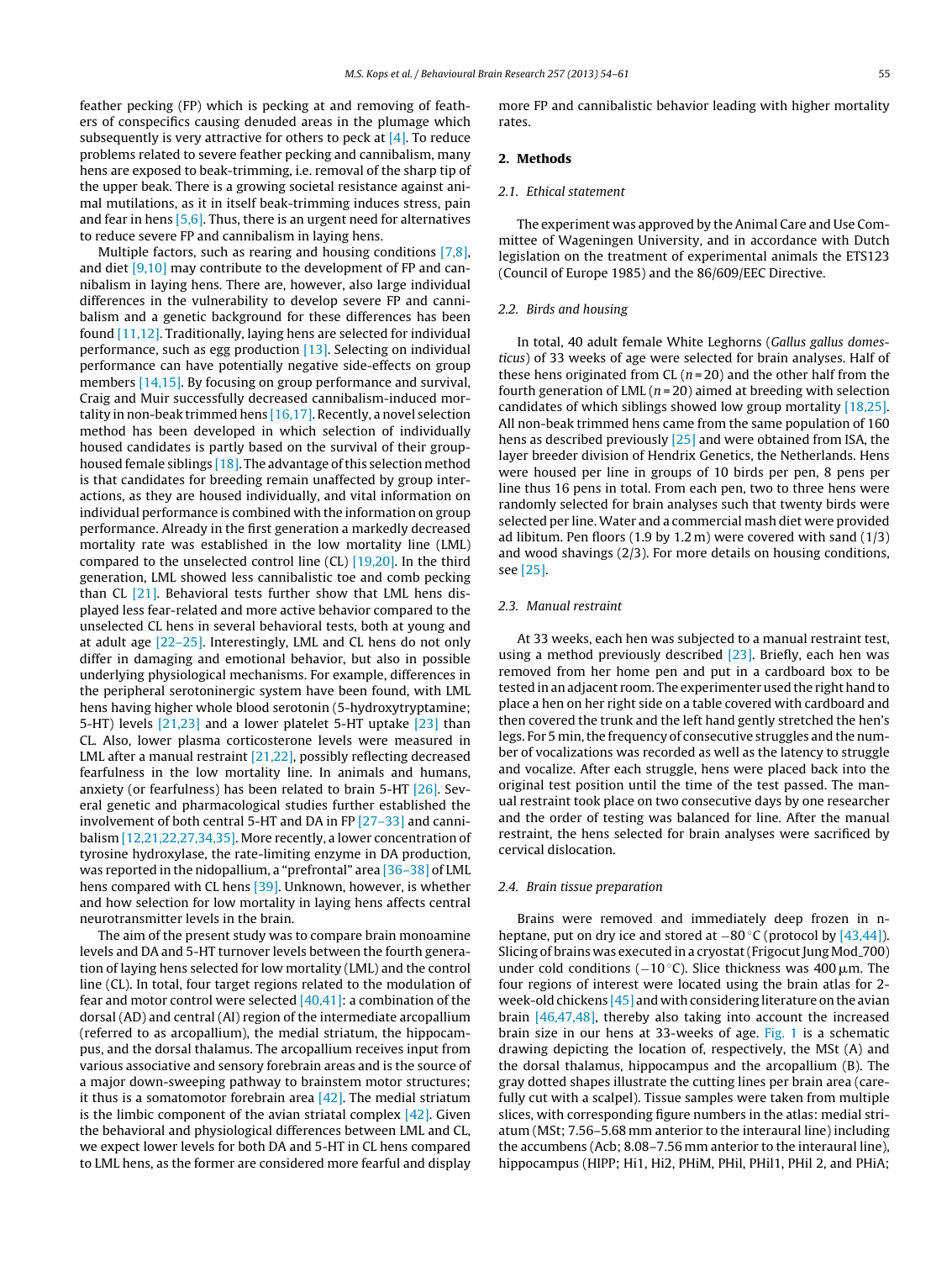<span id="page-2-0"></span>

**Fig. 1.** Coronal schematic views of the chicken brain illustrating the medial striatum, thalamus, hippocampus, and arcopallium. The schematic views of the left hemisphere of a chicken's brain are drawn after [\[46,47,48\]](#page-6-0) with brain coordinates based on the chicken brain atlas [\[45\].](#page-6-0) Depicted are the medial striatum (MSt) at 7.12 mm anterior to the interaural line (A), and the thalamus, arcopallium and hippocampus at 2.56 mm anterior to the interaural line (B). The location of the NCL is indicated between brackets (B), because this area was analyzed by [\[39\],](#page-6-0) and here compared with our results and discussed. At 33 weeks of age, chicken brains were sampled from both the left (shown here) and right hemisphere (not shown); the gray dotted shapes illustrate the cutting lines per brain area. Abbreviations: A= anterior to the interaural line; MSt = medial striatum; Thal = Thalamus; Arco =Arcopallium; Hippo = hippocampus; NCL = nidopallium caudolaterale.

6.16–0.40 mm anterior to the interaural line), and the dorsal thalamus (DPe, DMA, DIA, DLA; 3.04–1.36 mm anterior to the interaural line). For the arcopallium, the area referred to as amygdala core by [\[45\]](#page-6-0) was sampled (4.24–2.08 mm anterior to the interaural line). Brain samples of the left and right hemisphere were taken together and analyzed as one.

#### 2.5. Central monoamine analysis with HPLC

Brain samples were analyzed using a high performance liquid chromatography (HPLC) method. For that, the tissue samples were homogenized in an ice-cold solution containing  $5\,\rm \mu M$ clorgyline, 5  $\mu$ g/ml glutathione and 1.2  $\mu$ M N-methylserotonin (NMET, internal standard) using sonication. To 80  $\mu$ l homogenate, 20 µl 2 M HClO4 was added and mixed. After 15 min in ice water, the homogenates were centrifuged during 15 min at  $15,000 \times g$  $(4°C)$ . The supernatants were diluted 10 times with water before HPLC analysis. The concentration of serotonin [5-HT] and its metabolite 5-hydroxyindoleacetic acid [5-HIAA], and dopamine [DA] with corresponding metabolites 3-methoxytyramine [3-MT], 3,4-dihydroxyphenylacetic acid [DOPAC], and homovanillic acid [HVA], and also noradrenaline [NA] in the tissue extracts were measured by HPLC with electro chemical detection (ECD). The HPLC system consisted of a pump model P100, a model AS300 autosampler (both from Thermo Separation Products, Waltham, MA, USA), a ERC-3113 degasser (Erma CR. Inc., Tokyo, Japan), an ESA Coulochem II detector with 5011 analytical cell set at potential +550 mV (ESA Inc., Bedford, MA, USA), a data acquisition program (Atlas 2003, Thermo Separation Products) and a column  $(150\,\mathrm{mm}\times4.6\,\mathrm{mm}$  i.d.) packed with Hypersil BDS C18,  $5\,\mathrm{\mu m}$ particle size (Alltech Associates, USA). The mobile phase solution consisted of 50 mM citric acid, 50 mM phosphoric acid, 0.1 mM EDTA, 45 µl/l dibutylamine, 77 mg/l 1-octanesulfonic acid sodium salt, 10% methanol; the pH of the buffer was adjusted to 3.4 with NaOH. Separation was performed at 45 ℃ using a flow rate of 0.8 ml/min. The concentration of each compound was calculated by comparison with both the internal and the external standards. The protein content of each homogenate sample was determined using the DC protein Assay (Bio-Rad). Monoamine concentrations

are expressed as nmol/g protein. Turnover levels of serotonin (5-HIAA/5-HT) and dopamine ((DOPAC + HVA+ 3-MT)/DA) were calculated as an index for the activity of the serotonergic and dopa-minergic system [\[44\];](#page-6-0) high levels indicate a quicker metabolic pathway due to higher biosynthetic enzyme activity.

#### 2.6. Statistical analysis

SAS version 9.2 was used for statistical calculations [\[49\].](#page-6-0) Monoamine and metabolite levels per brain area were tested with a mixed model that included the fixed effects of line (LML vs. CL) and day (test day 1 and 2). Pen nested within line was added as a random effect to the model, thus, effectively, pen  $(n = 16)$  was used as experimental unit for testing line effects. Post hoc least square means were used to detect pair-wise differences. A log transformation for DA turnover in the arcopallium and HVA in the dorsal thalamus was executed to obtain normality of residuals. Data are presented as mean  $\pm$  SEM.

Effects of line on the behavioral responses of hens during the manual restraint test were analyzed using Kruskal–Wallis tests as data were not normally distributed. If significantly different, values are presented as median  $(M)$  with the interquartile range, i.e. lower (Q1) and upper (Q3) quartiles. Many birds did not struggle or vocalize at all during manual restraint. Therefore, struggling and vocalizing during the test was also analyzed as a binary (yes/no) variable using a generalized mixed model with logit link function. Line and day were fixed effects in this model, and pen nested within line was added as random effect. Data are presented as mean  $\pm$  SEM.

#### **3. Results**

### 3.1. Effects on DA

In [Fig.](#page-3-0) 2, the levels of DA, its three metabolites DOPAC, HVA, and 3-MT, NA and the calculated DA turnover in the arcopallium are shown. DA levels  $(F_{(1,14)} = 4.1, P = 0.06)$  and levels of its metabolite HVA  $(F_{(1,14)} = 4.1, P = 0.06)$  tended to be lower for LML birds than for CL birds. LML birds also showed significant lower NA levels ( $F_{(1,14)}$  = 5.6, P = 0.03) and DOPAC levels ( $F_{(1,14)}$  = 7.1, P = 0.02) in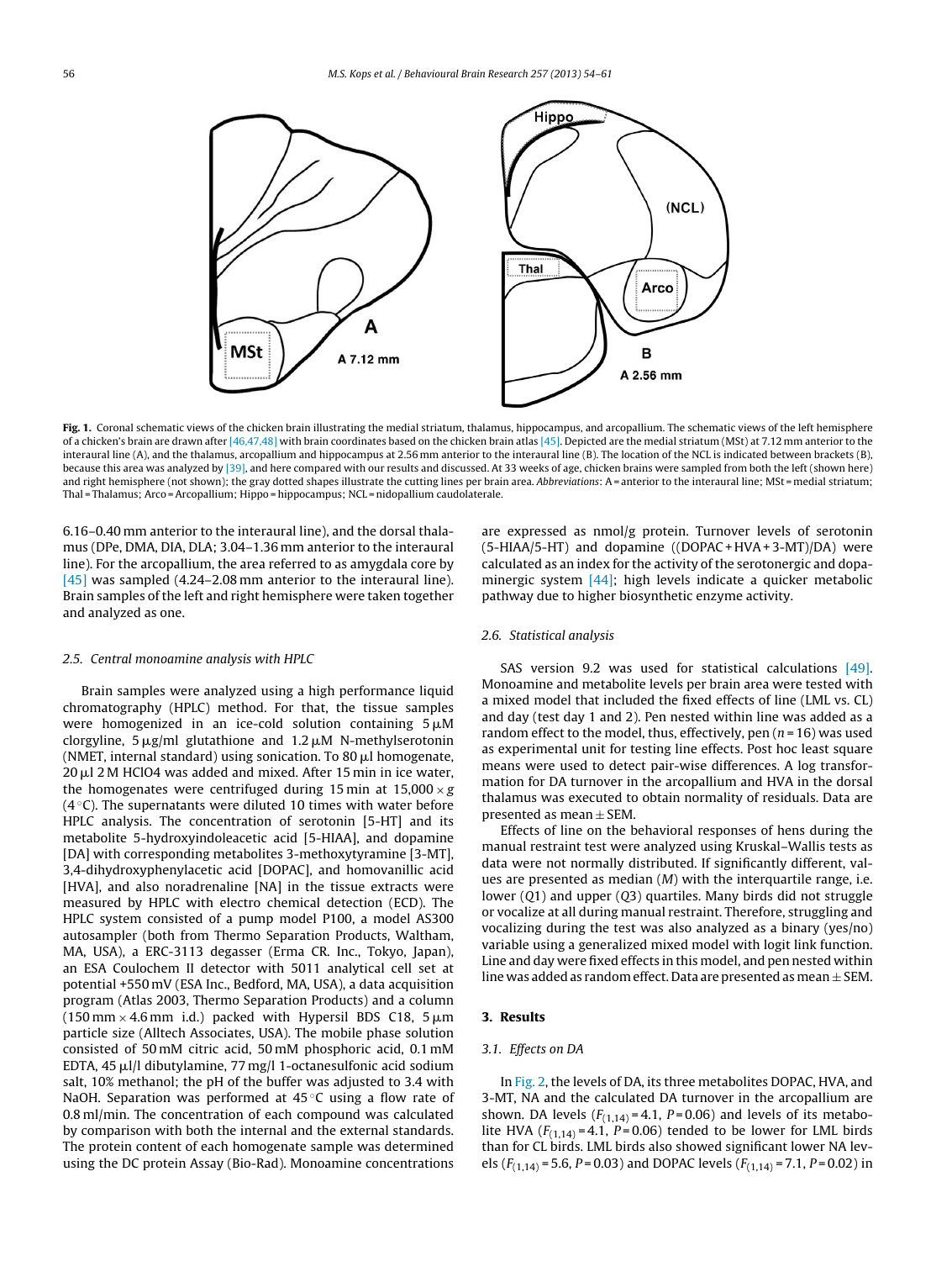<span id="page-3-0"></span>

**Fig. 2.** Catecholamine, metabolite, and turnover levels in the arcopallium of adult laying hens. Mean  $(\pm$ SEM) values for catecholamines dopamine (A) and noradrenaline (B), the DA-metabolites DOPAC (C), HVA (D), and 3-MT (E), and the DA turnover ratio ((DOPAC + HVA + 3-MT)/DA)(F) in the arcopallium of hens from the control line (CL) and low morality line (LML).  $n = 20/\text{group}$ ;  $*P < 0.05$ .

this brain area compared to CL birds. Levels of 3-MT  $(F_{(1,14)} = 0.0,$ *P*=0.95) and the DA turnover ( $F_{(1,14)}$  = 1.0, *P*=0.24) in the arcopallium were unaffected by line. Table 1 shows the levels of DA, DOPAC, HVA, 3-MT, DA turnover, and NA in the dorsal thalamus, medial striatum, and hippocampus per line. DOPAC levels in the thalamus were lower for LML birds compared to CL hens  $(F_{(1,14)} = 6.1,$  $P = 0.03$ ). LML hens showed a higher DA turnover in the hippocampus  $(F_{(1,14)} = 5.2, P = 0.04)$  than CL hens. No other line effects were found for DA and its metabolites in the dorsal thalamus, medial striatum, and hippocampus.

#### 3.2. Effects on 5-HT

[Fig.](#page-4-0) 3 shows levels of 5-HT, 5-HIAA, and 5-HT turnover in the arcopallium. There, 5-HIAA levels tended to be lower for LML hens compared to CL hens  $(F_{(1,14)} = 3.6, P = 0.08)$ . Levels of 5-HT  $(F_{(1,14)} = 2.3, P = 0.15)$  and the 5-HT turnover  $(F_{(1,14)} = 0.6, P = 0.45)$  in

#### **Table 1**

Catecholamine, metabolites, and DA turnover levels in the dorsal thalamus, medial striatum, and hippocampus of hens from the control line (CL) and low morality line  $(LML)$ 

|                    | Control (CL) |            | Low mortality (LML) |            | P value |
|--------------------|--------------|------------|---------------------|------------|---------|
|                    | Mean         | <b>SEM</b> | Mean                | <b>SEM</b> |         |
| Dorsal thalamus    |              |            |                     |            |         |
| DA                 | 12.33        | 1.64       | 8.72                | 0.98       | 0.105   |
| <b>NA</b>          | 94.90        | 6.71       | 81.77               | 4.23       | 0.145   |
| <b>DOPAC</b>       | 0.94         | 0.13       | 0.55                | 0.07       | 0.027   |
| <b>HVA</b>         | 3.91         | 0.65       | 2.89                | 0.25       | 0.200   |
| $3-MT$             | 6.79         | 0.65       | 6.73                | 0.56       | 0.944   |
| DA turnover        | 1.05         | 0.09       | 1.18                | 0.08       | 0.219   |
| Medial striatum    |              |            |                     |            |         |
| DA                 | 748.75       | 34.11      | 701.90              | 59.08      | 0.536   |
| <b>NA</b>          | 38.25        | 4.28       | 31.20               | 3.17       | 0.211   |
| <b>DOPAC</b>       | 33.70        | 2.20       | 30.34               | 2.89       | 0.421   |
| <b>HVA</b>         | 45.60        | 3.03       | 43.00               | 4.01       | 0.726   |
| $3-MT$             | 86.10        | 5.93       | 95.55               | 8.28       | 0.369   |
| DA-turnover        | 0.23         | 0.01       | 0.24                | 0.01       | 0.291   |
| <b>Hippocampus</b> |              |            |                     |            |         |
| DA                 | 4.40         | 1.09       | 2.95                | 0.67       | 0.320   |
| <b>NA</b>          | 66.95        | 3.70       | 65.20               | 3.01       | 0.723   |
| <b>DOPAC</b>       | 0.95         | 0.26       | 1.15                | 0.26       | 0.600   |
| <b>HVA</b>         | 1.35         | 0.40       | 2.45                | 0.59       | 0.145   |
| $3-MT$             | 18.05        | 1.91       | 19.25               | 2.45       | 0.774   |
| DA turnover        | 0.65         | 0.15       | 1.52                | 0.39       | 0.043   |

 $P < 0.05$ ; Mean ( $\pm$ SEM) in nmol/g protein; n = 20/group.

this area were unaffected by line. In the three other brain areas, i.e. the dorsal thalamus, medial striatum, and hippocampus, no effects of line on 5-HT, 5-HIAA, or 5-HT turnover were found (Table 2).

### 3.3. Manual restraint

During the 5-min manual restraint, birds from the two lines differed in their latency to vocalize ( $\chi^2$  = 5.9, df = 1, P = 0.02) and frequency ( $\chi^2$  = 6.1, df = 1, P = 0.01), with LML birds vocalizing sooner  $(M_{LML} = 296 \text{ s}, Q1 = 161, Q3 = 300)$  and more  $(M_{LML} = 0.5, Q1 = 0.0,$  $Q3 = 16.3$ ) compared to CL birds ( $M_{Cl} = 300$  s,  $Q1 = 300$ ,  $Q3 = 300$ , and  $M_{\text{Cl}}$  = 0.0, Q1 = 0.0, Q3 = 0.0, respectively). When vocalizing was expressed as a binary variable, 50% of all LML hens vocalized, whereas only 15% of CL hens did  $(F_{(1,14)} = 3.60, P = 0.08)$ . Lines did not differ significantly in their latency to struggle ( $\chi^2$  = 1.9, df = 1,  $P = 0.167$ ;  $M_{LML} = 300$ ,  $Q1 = 241$ ,  $Q3 = 300$  vs.  $M_{CL} = 300$ ,  $Q1 = 300$ , Q3 = 300) or in frequency of struggling ( $\chi^2$  = 2.6; df = 1; P = 0.11;  $M_{LML} = 0$ ,  $Q1 = 0$ ,  $Q3 = 1$  vs.  $M_{CL} = 0$ ,  $Q1 = 0$ ,  $Q3 = 0$ ). Also, the percentage of birds that struggled during the test did not differ between LML (45%) and CL birds (20%)  $(F_{(1,14)} = 2.31, P = 0.15)$ .

**Table 2**

Serotonin, metabolite, and 5-HT turnover levels HT and 5-HIAA, and 5-HT turnover (5-HIAA/5-HT) in the dorsal thalamus, medial striatum, and hippocampus of hens from the control line (CL) and low morality line (LML).

| Control (CL) |            | Low mortality (LML) |            | P value |
|--------------|------------|---------------------|------------|---------|
| Mean         | <b>SEM</b> | Mean                | <b>SEM</b> |         |
|              |            |                     |            |         |
| 92.84        | 5.56       | 98.96               | 5.33       | 0.533   |
| 10.16        | 0.65       | 10.01               | 0.51       | 0.919   |
| 0.11         | 0.01       | 0.10                | 0.00       | 0.246   |
|              |            |                     |            |         |
| 159.60       | 10.23      | 162.30              | 10.88      | 0.850   |
| 15.45        | 0.97       | 14.75               | 1.26       | 0.733   |
| 0.1          | 0.00       | 0.09                | 0.00       | 0.161   |
|              |            |                     |            |         |
| 177.25       | 11.00      | 174.00              | 10.13      | 0.853   |
| 23.65        | 1.15       | 23.85               | 1.29       | 0.904   |
| 0.14         | 0.01       | 0.14                | 0.00       | 0.982   |
|              |            |                     |            |         |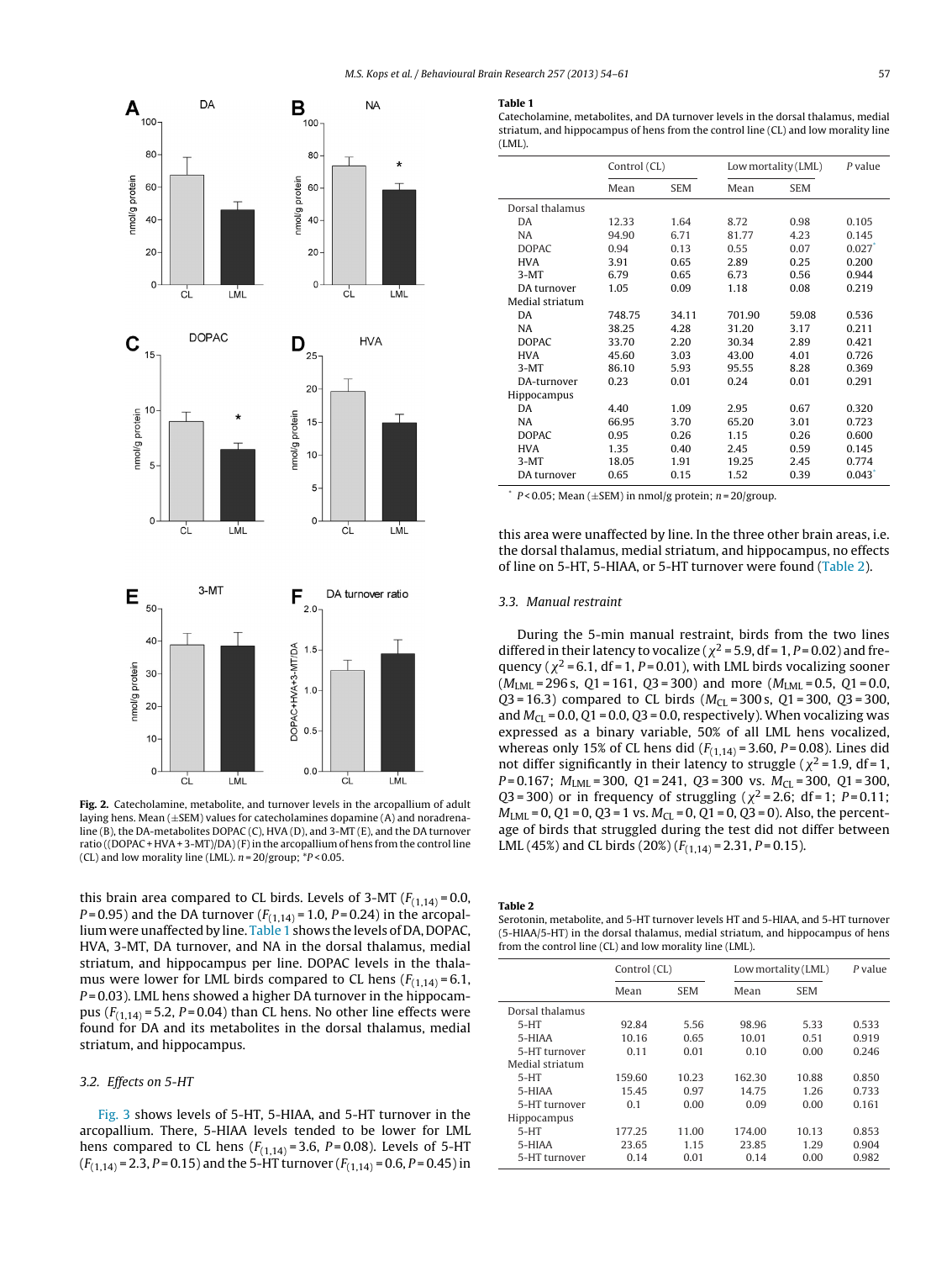<span id="page-4-0"></span>

nidopallium caudolaterale (NCL) in hens of the LML (second generation) as compared to the CL  $[39]$ . Tyrosine hydroxylase catalyzes the production of DA from tyrosine [\[50\]](#page-6-0) and fewer enzymes might lead to a reduced synthesis of DA and diminished production of metabolites, as shown here. It is speculated that other mechanisms may be involved too, such as an altered activity of dopamine  $\beta$  hydroxylase and monoamine oxidase (MAO) that might affect monoaminergic neurotransmission [\[51\].](#page-6-0) While Nordquist et al. [\[39\]](#page-6-0) focused on the NCL; we focused on the arcopallium, medial striatum, hippocampus, and the thalamus. The telencephalic areas arcopallium and medial striatum contain a higher distribution of dopaminergic fibers and D1 receptors than the NCL  $[40,52]$ . A microdialysis study in pigeons showed a high release of DA and high production of DAmetabolites in the striatal area; with a relatively low HVA/DOPAC ratio reflecting a fast reuptake by the dopamine transporter (DAT) [\[53\].](#page-6-0) In the present study, lines did not differ in their dopaminergic levels in the MSt. As the hippocampus has very little expression of the DAT [\[54\],](#page-6-0) reuptake of released DA into the presynaptic terminal is hampered, resulting in low levels of DOPAC and HVA. This effect might be stronger in CL hens, which had a lower DA turnover ratio in this area than LML hens. Similar to the arcopallium, DOPAC levels in the thalamus were lower for CL hens than for LML hens.

As LML are selected for low mortality due to FP and cannibalism, these results confirm previously found relationships between FP and the dopaminergic system  $[28,55]$ . It is shown that LML hens had a lowered DA neurotransmission compared to CL hens, most prominently seen in the arcopallium. It remains unknown, however, how much DA is released by the presynaptic cell thereby contributing to the levels of DOPAC (via reuptake of DA), 3-MT (via released DA) and HVA (via forming of DOPAC and 3-MT) [\[51\].](#page-6-0) A microdialysis study could provide more details on the functional aspects of monoamines as this technique enables measuring presynaptic release of DA (and 5-HT) and its metabolites [\[53\].](#page-6-0)

### 4.2. Effects of selection for low mortality on serotonergic measures

Selection for low mortality tended to lower 5-HIAA levels in the arcopallium of LML hens, but 5-HT levels, albeit numerically lower in LML hens, were unaffected by line. No significant serotonergic effects were found in any of the three other brain areas either. Previously, it has been shown that LML hens had higher peripheral whole blood 5-HT levels  $[21,23]$  and a lower platelet 5-HT uptake [\[21,23\]](#page-5-0) than CL hens. In addition, it was shown that hens displaying severe FP had increased 5-HT turnover in the dorsal thalamus and higher levels of the 5-HT metabolite in the medial striatum com-pared to non-peckers and victims of FP [\[56\].](#page-6-0) Similar results were found when comparing 5-HT turnover between a flighty, FP-prone line and a more docile, low FP line [\[55\].](#page-6-0) This suggests that FP may be influenced by brain 5-HT, whereas selection for low mortality is probably affected by more or different traits, obscuring the link with central 5-HT.

## 4.3. Effect of dopaminergic changes in the arcopallium on behavior and motor control

The catecholamines, such as DA and NA, are known to play a role in motivational and reward-related motor and higher cognitive functions like impulsivity [\[57\].](#page-6-0) Pharmacological studies in both birds and mammals support the involvement of the central dopaminergic system in dysfunctional behaviors. For instance, increasing DA activity by administering a  $DA<sub>2</sub>$  receptor agonist induced stereotypies in pigeons [\[58\],](#page-6-0) increased aggressive pecking in normally low aggressive chickens [\[59\],](#page-6-0) and increased impulsivity in rats  $[60]$ . Administering a DA<sub>2</sub> receptor antagonist, thus decreasing DA activity, reduced FP ratios in laying hens [\[28\],](#page-6-0) while



 $5-HT$ 

**Fig. 3.** Serotonin, metabolite, and turnover levels in the arcopallium of adult laying hens. Mean  $(\pm$ SEM) values for serotonin (5-HT) (A), its metabolite 5-HIAA (B), and the 5-HT turnover ratio (5-HIAA/5-HT) (C) in the arcopallium of hens from the control line (CL) and low morality line (LML).  $n = 20$ /group.

## **4. Discussion**

The current study compared brain monoamine levels in four different brain regions of laying hens selected for low mortality using group selection of siblings (LML) with a control line (CL). Selection for low mortality resulted in changes in dopaminergic measures, most prominently present in the arcopallium, but did not significantly affect serotoninergic measures.

# 4.1. Effects of selection for low mortality on dopaminergic measures

Selection for low mortality resulted in lower levels of NA and DOPAC and a tendency for lower levels of DA and HVA, with no line differences for 3-MT levels and DA turnover levels in the arcopallium. In agreement with this observed difference in dopaminergic action, a recent immunohistochemistry study in the same selection lines showed lowered tyrosine hydroxylase concentrations in the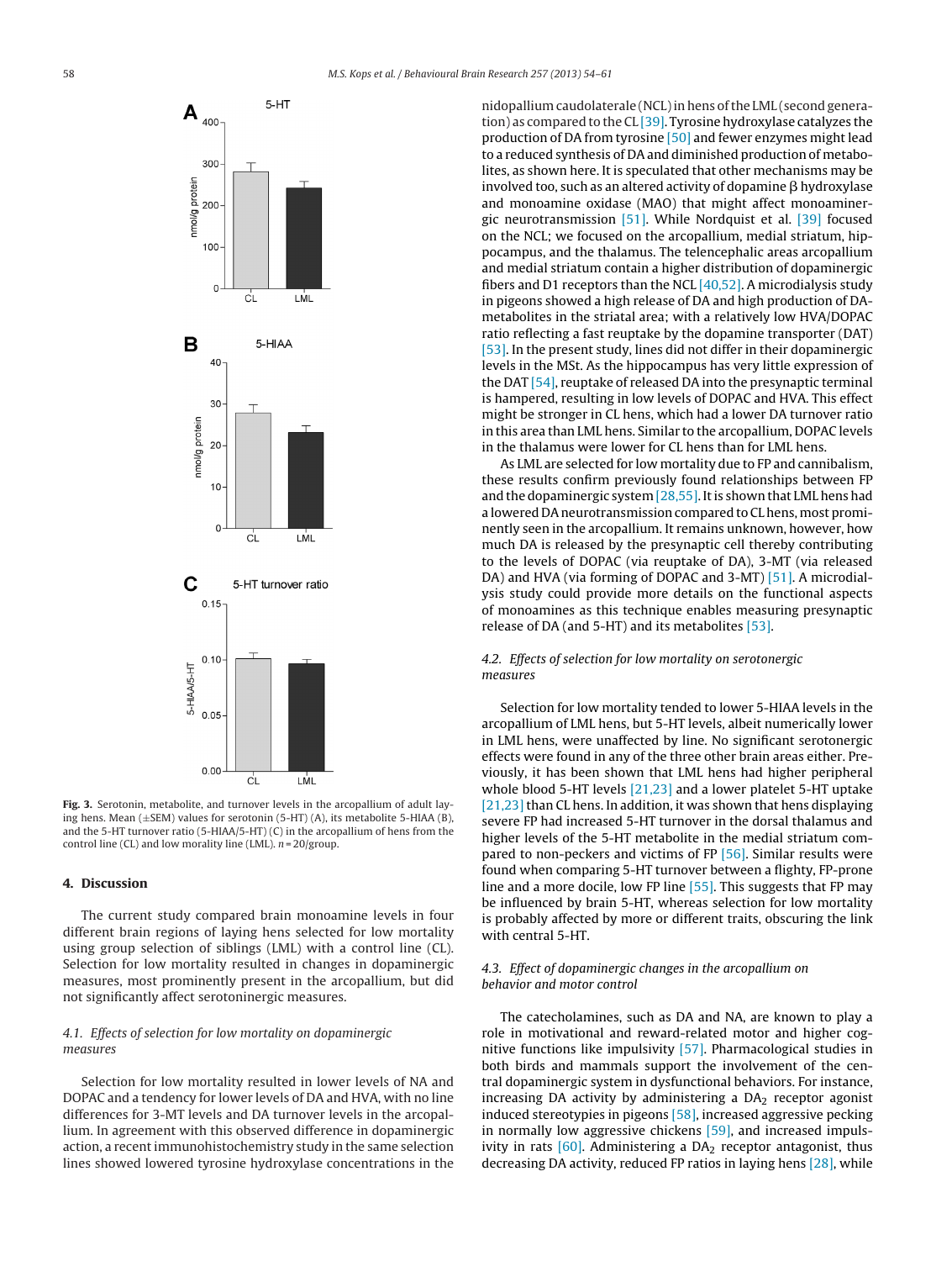<span id="page-5-0"></span>a  $DA<sub>1</sub>$  receptor antagonist decreased the behavior of already high aggressive chickens  $[59]$  and high impulsive rats  $[60]$ , but not in low aggressive chickens or low impulsive rats. Thus, high dopaminergic levels in CL might (at least partly) lie at the basis of FP or impulsivity. Also, a large number of studies have demonstrated that fearfulness is related to FP behavior [\[23,61–67\].](#page-6-0) It is assumed that more fearful animals are more prone to display defen-sive aggression and are more likely to perform severe FP [\[67,68\]](#page-6-0) and cannibalism [\[69–71\].](#page-6-0) In addition, within a group both fearfulness and FP may be transmitted among pen-mates [\[25,66,72\],](#page-6-0) and also victims of FP show increased fearfulness [\[61,62\]](#page-6-0) with possible activation of the ascending DA system, as seen in rodents suffering from repeated aggressive attacks [\[73\].](#page-7-0) Here, the more active vocal behavior of LML hens during the manual restraint indicates lower fearfulness compared to CL. That is, a more active behavior during fear tests represents lower fear levels or a higher social reinstatement motivation in comparison to non-vocalizing and non-struggling behavior [\[74\]](#page-7-0) as seen in CL hens. As described before LML showed reduced cannibalistic toe pecking [21] and are characterized as less fearful in numerous behavioral tests compared to the CL [21,23,25,75], including the one in this study. The differences in the dopaminergic activity between LML (low DA activity) and CL (high DA activity) might thus underlie the intergroup differences in damaging behaviors.

Importantly, the strongest dopaminergic effects were found in the arcopallium. Before the avian neuroanatomical nomenclature was changed, the area in the most ventrolateral and posterior part of the bird telencephalon was called archistriatum. Based on a large amount of neurobiological evidence, the archistriatum is now subdivided into the somatomotor arcopallium and a cluster of subnuclei that constitutes the amygdala [\[42,76,77\].](#page-6-0) Lesions in the amygdala of Japanese quail increase fear behavior in an open field test, while arcopallium lesions decrease anxiety [\[78\],](#page-7-0) which fits with our results. It is also possible, though, that the quails'fearful state wasmediated bymotor output deficits as fearful quails remained longer immobile in the open field [\[78\].](#page-7-0) In addition, humans suffering from either obsessive-compulsive disorder or trichotillomania, a hair-pulling disease with similarities to FP [\[79\],](#page-7-0) both have impaired inhibition of motor response [\[80\].](#page-7-0) L-DOPA (L-3,4-dihydroxyphenylalanine) is known to improve motor learning and motor memory by increasing DA levels [\[81,82\].](#page-7-0) Increased DA levels can, however, also induce stereotypies [\[83\]](#page-7-0) and deficits in the control of posture and motor activity  $[84]$ . Dopaminergic terminals are abundant in the arcopallium [\[85\]](#page-7-0) and activate primarily D1-receptors [\[86\],](#page-7-0) thereby possibly increasing spike densities of pre-activated neurons [\[40,87\].](#page-6-0) Consequently, the higher DA activity might lead to a more active motor output system in CL hens, with impulsivity or even hyperactivity [\[88\]](#page-7-0) as underlying problems associated with FP and cannibalistic behavior. Vice versa, it is hypothesized that lower dopaminergic neurotransmission in LML hens decreases the probability that motor-processes related to FP and cannibalism are activated and are executed.

### **5. Conclusion**

The present study shows that selection for low mortality using a sibling group selection scheme affects the dopaminergic neurotransmission of laying hens with possible implications for the motor output of FP and cannibalistic behavior, as suggested by the strong results found in the arcopallium, a somatomotor area. The stronger effect of line in the arcopallium compared to the absence of significant effects for dopamine or serotonin in the limbic MSt suggests that deficits in motor functioning might be at the base of these behaviors, although fear and even impulsivity might also affect FP and cannibalism. Future studies are needed (e.g. in vivo

microdialysis) on the role of dopamine in FP and cannibalism to further investigate the underlying neural mechanisms.

#### **Acknowledgements**

We acknowledge ISA BV, the Layer Breeding Division of Hendrix Genetics for providing the animals. We would like to thank Iwan Meester, Floor Biemans for assistance with the behavioral observations; Ger de Vries-Reilingh, Mike Nieuwand, Rudie Koopmanschap and Sander Visser for their technical assistance. We also thank the staff of experimental farm "De Haar" for their excellent animal care. This study is part of the project "Preventing feather pecking in laying hens: from principle to practice (no: 827.09.020) which is financially supported by the program 'The Value of Animal Welfare' of the Netherlands Organisation for Scientific Research (NWO) and the Ministry of Economic Affairs.

#### **References**

- [1] [Rodenburg](http://refhub.elsevier.com/S0166-4328(13)00585-8/sbref0005) [TB,](http://refhub.elsevier.com/S0166-4328(13)00585-8/sbref0005) [De](http://refhub.elsevier.com/S0166-4328(13)00585-8/sbref0005) [Reu](http://refhub.elsevier.com/S0166-4328(13)00585-8/sbref0005) [K,](http://refhub.elsevier.com/S0166-4328(13)00585-8/sbref0005) [Tuyttens](http://refhub.elsevier.com/S0166-4328(13)00585-8/sbref0005) [FAM.](http://refhub.elsevier.com/S0166-4328(13)00585-8/sbref0005) [Performance,](http://refhub.elsevier.com/S0166-4328(13)00585-8/sbref0005) [welfare,](http://refhub.elsevier.com/S0166-4328(13)00585-8/sbref0005) [health](http://refhub.elsevier.com/S0166-4328(13)00585-8/sbref0005) [and](http://refhub.elsevier.com/S0166-4328(13)00585-8/sbref0005) [hygiene](http://refhub.elsevier.com/S0166-4328(13)00585-8/sbref0005) [of](http://refhub.elsevier.com/S0166-4328(13)00585-8/sbref0005) [laying](http://refhub.elsevier.com/S0166-4328(13)00585-8/sbref0005) [hens](http://refhub.elsevier.com/S0166-4328(13)00585-8/sbref0005) [in](http://refhub.elsevier.com/S0166-4328(13)00585-8/sbref0005) [non-cage](http://refhub.elsevier.com/S0166-4328(13)00585-8/sbref0005) [systems](http://refhub.elsevier.com/S0166-4328(13)00585-8/sbref0005) [in](http://refhub.elsevier.com/S0166-4328(13)00585-8/sbref0005) [comparison](http://refhub.elsevier.com/S0166-4328(13)00585-8/sbref0005) [with](http://refhub.elsevier.com/S0166-4328(13)00585-8/sbref0005) [cage](http://refhub.elsevier.com/S0166-4328(13)00585-8/sbref0005) [systems.](http://refhub.elsevier.com/S0166-4328(13)00585-8/sbref0005) [In:](http://refhub.elsevier.com/S0166-4328(13)00585-8/sbref0005) [Sandilands](http://refhub.elsevier.com/S0166-4328(13)00585-8/sbref0005) [V,](http://refhub.elsevier.com/S0166-4328(13)00585-8/sbref0005) [Hocking](http://refhub.elsevier.com/S0166-4328(13)00585-8/sbref0005) [P,](http://refhub.elsevier.com/S0166-4328(13)00585-8/sbref0005) [editors.](http://refhub.elsevier.com/S0166-4328(13)00585-8/sbref0005) [Alternative](http://refhub.elsevier.com/S0166-4328(13)00585-8/sbref0005) [systems](http://refhub.elsevier.com/S0166-4328(13)00585-8/sbref0005) [for](http://refhub.elsevier.com/S0166-4328(13)00585-8/sbref0005) [poultry—health,](http://refhub.elsevier.com/S0166-4328(13)00585-8/sbref0005) [welfare](http://refhub.elsevier.com/S0166-4328(13)00585-8/sbref0005) [and](http://refhub.elsevier.com/S0166-4328(13)00585-8/sbref0005) [productivity.](http://refhub.elsevier.com/S0166-4328(13)00585-8/sbref0005) [CAB](http://refhub.elsevier.com/S0166-4328(13)00585-8/sbref0005) [International;](http://refhub.elsevier.com/S0166-4328(13)00585-8/sbref0005) [2012.](http://refhub.elsevier.com/S0166-4328(13)00585-8/sbref0005) [p.](http://refhub.elsevier.com/S0166-4328(13)00585-8/sbref0005) [210](http://refhub.elsevier.com/S0166-4328(13)00585-8/sbref0005)–[24.](http://refhub.elsevier.com/S0166-4328(13)00585-8/sbref0005) [Glasgow,](http://refhub.elsevier.com/S0166-4328(13)00585-8/sbref0005) [United](http://refhub.elsevier.com/S0166-4328(13)00585-8/sbref0005) [Kingdom.](http://refhub.elsevier.com/S0166-4328(13)00585-8/sbref0005)
- [2] Fossum O, Jansson DS, Etterlin PE, Vgsholm I. Causes of mortality in laying hens in different housing systems in 2001 to 2004. Acta Vet Scand 2009;51(3), [http://dx.doi.org/10.1186/1751-0147-51-3](dx.doi.org/10.1186/1751-0147-51-3).
- [Savory](http://refhub.elsevier.com/S0166-4328(13)00585-8/sbref0015) [CJ.](http://refhub.elsevier.com/S0166-4328(13)00585-8/sbref0015) [Feather](http://refhub.elsevier.com/S0166-4328(13)00585-8/sbref0015) [pecking](http://refhub.elsevier.com/S0166-4328(13)00585-8/sbref0015) [and](http://refhub.elsevier.com/S0166-4328(13)00585-8/sbref0015) [cannibalism.](http://refhub.elsevier.com/S0166-4328(13)00585-8/sbref0015) [Worlds](http://refhub.elsevier.com/S0166-4328(13)00585-8/sbref0015) [Poult](http://refhub.elsevier.com/S0166-4328(13)00585-8/sbref0015) [Sci](http://refhub.elsevier.com/S0166-4328(13)00585-8/sbref0015) [J](http://refhub.elsevier.com/S0166-4328(13)00585-8/sbref0015) 1995;51:215-9. [4] [Bilcik](http://refhub.elsevier.com/S0166-4328(13)00585-8/sbref0020) [B,](http://refhub.elsevier.com/S0166-4328(13)00585-8/sbref0020) [Keeling](http://refhub.elsevier.com/S0166-4328(13)00585-8/sbref0020) [LJ.](http://refhub.elsevier.com/S0166-4328(13)00585-8/sbref0020) [Changes](http://refhub.elsevier.com/S0166-4328(13)00585-8/sbref0020) [in](http://refhub.elsevier.com/S0166-4328(13)00585-8/sbref0020) [feather](http://refhub.elsevier.com/S0166-4328(13)00585-8/sbref0020) [condition](http://refhub.elsevier.com/S0166-4328(13)00585-8/sbref0020) [in](http://refhub.elsevier.com/S0166-4328(13)00585-8/sbref0020) [relation](http://refhub.elsevier.com/S0166-4328(13)00585-8/sbref0020) [to](http://refhub.elsevier.com/S0166-4328(13)00585-8/sbref0020) [feather](http://refhub.elsevier.com/S0166-4328(13)00585-8/sbref0020) [pecking](http://refhub.elsevier.com/S0166-4328(13)00585-8/sbref0020) [and](http://refhub.elsevier.com/S0166-4328(13)00585-8/sbref0020) [aggressive](http://refhub.elsevier.com/S0166-4328(13)00585-8/sbref0020) [behaviour](http://refhub.elsevier.com/S0166-4328(13)00585-8/sbref0020) [in](http://refhub.elsevier.com/S0166-4328(13)00585-8/sbref0020) [laying](http://refhub.elsevier.com/S0166-4328(13)00585-8/sbref0020) [hens.](http://refhub.elsevier.com/S0166-4328(13)00585-8/sbref0020) [Br](http://refhub.elsevier.com/S0166-4328(13)00585-8/sbref0020) [Poult](http://refhub.elsevier.com/S0166-4328(13)00585-8/sbref0020) [Sci](http://refhub.elsevier.com/S0166-4328(13)00585-8/sbref0020) [1999;40:444–51.](http://refhub.elsevier.com/S0166-4328(13)00585-8/sbref0020)
- [5] [Gentle](http://refhub.elsevier.com/S0166-4328(13)00585-8/sbref0025) [MJ.](http://refhub.elsevier.com/S0166-4328(13)00585-8/sbref0025) [Pain](http://refhub.elsevier.com/S0166-4328(13)00585-8/sbref0025) [issues](http://refhub.elsevier.com/S0166-4328(13)00585-8/sbref0025) [in](http://refhub.elsevier.com/S0166-4328(13)00585-8/sbref0025) [poultry.](http://refhub.elsevier.com/S0166-4328(13)00585-8/sbref0025) [Appl](http://refhub.elsevier.com/S0166-4328(13)00585-8/sbref0025) [Anim](http://refhub.elsevier.com/S0166-4328(13)00585-8/sbref0025) [Behav](http://refhub.elsevier.com/S0166-4328(13)00585-8/sbref0025) [Sci](http://refhub.elsevier.com/S0166-4328(13)00585-8/sbref0025) [2011;135:252–8.](http://refhub.elsevier.com/S0166-4328(13)00585-8/sbref0025)
- [6] [Gentle](http://refhub.elsevier.com/S0166-4328(13)00585-8/sbref0030) [MJ,](http://refhub.elsevier.com/S0166-4328(13)00585-8/sbref0030) [Waddington](http://refhub.elsevier.com/S0166-4328(13)00585-8/sbref0030) [D,](http://refhub.elsevier.com/S0166-4328(13)00585-8/sbref0030) [Hunter](http://refhub.elsevier.com/S0166-4328(13)00585-8/sbref0030) [LN,](http://refhub.elsevier.com/S0166-4328(13)00585-8/sbref0030) [Jones](http://refhub.elsevier.com/S0166-4328(13)00585-8/sbref0030) [RB.](http://refhub.elsevier.com/S0166-4328(13)00585-8/sbref0030) [Behavioural](http://refhub.elsevier.com/S0166-4328(13)00585-8/sbref0030) [evidence](http://refhub.elsevier.com/S0166-4328(13)00585-8/sbref0030) [for](http://refhub.elsevier.com/S0166-4328(13)00585-8/sbref0030) [per](http://refhub.elsevier.com/S0166-4328(13)00585-8/sbref0030)[sistent](http://refhub.elsevier.com/S0166-4328(13)00585-8/sbref0030) [pain](http://refhub.elsevier.com/S0166-4328(13)00585-8/sbref0030) [following](http://refhub.elsevier.com/S0166-4328(13)00585-8/sbref0030) [partial](http://refhub.elsevier.com/S0166-4328(13)00585-8/sbref0030) [beak](http://refhub.elsevier.com/S0166-4328(13)00585-8/sbref0030) [amputation](http://refhub.elsevier.com/S0166-4328(13)00585-8/sbref0030) [in](http://refhub.elsevier.com/S0166-4328(13)00585-8/sbref0030) [chickens.](http://refhub.elsevier.com/S0166-4328(13)00585-8/sbref0030) [Appl](http://refhub.elsevier.com/S0166-4328(13)00585-8/sbref0030) [Anim](http://refhub.elsevier.com/S0166-4328(13)00585-8/sbref0030) [Behav](http://refhub.elsevier.com/S0166-4328(13)00585-8/sbref0030) [Sci](http://refhub.elsevier.com/S0166-4328(13)00585-8/sbref0030) [1990;27:149–57.](http://refhub.elsevier.com/S0166-4328(13)00585-8/sbref0030)
- [7] [Johnsen](http://refhub.elsevier.com/S0166-4328(13)00585-8/sbref0035) [PF,](http://refhub.elsevier.com/S0166-4328(13)00585-8/sbref0035) [Vestergaard](http://refhub.elsevier.com/S0166-4328(13)00585-8/sbref0035) [KS,](http://refhub.elsevier.com/S0166-4328(13)00585-8/sbref0035) [Nørgaard-Nielsen](http://refhub.elsevier.com/S0166-4328(13)00585-8/sbref0035) [G.](http://refhub.elsevier.com/S0166-4328(13)00585-8/sbref0035) [Influence](http://refhub.elsevier.com/S0166-4328(13)00585-8/sbref0035) [of](http://refhub.elsevier.com/S0166-4328(13)00585-8/sbref0035) [early](http://refhub.elsevier.com/S0166-4328(13)00585-8/sbref0035) [rearing](http://refhub.elsevier.com/S0166-4328(13)00585-8/sbref0035) [con](http://refhub.elsevier.com/S0166-4328(13)00585-8/sbref0035)[ditions](http://refhub.elsevier.com/S0166-4328(13)00585-8/sbref0035) [on](http://refhub.elsevier.com/S0166-4328(13)00585-8/sbref0035) [the](http://refhub.elsevier.com/S0166-4328(13)00585-8/sbref0035) [development](http://refhub.elsevier.com/S0166-4328(13)00585-8/sbref0035) [of](http://refhub.elsevier.com/S0166-4328(13)00585-8/sbref0035) [feather](http://refhub.elsevier.com/S0166-4328(13)00585-8/sbref0035) [pecking](http://refhub.elsevier.com/S0166-4328(13)00585-8/sbref0035) [and](http://refhub.elsevier.com/S0166-4328(13)00585-8/sbref0035) [cannibalism](http://refhub.elsevier.com/S0166-4328(13)00585-8/sbref0035) [in](http://refhub.elsevier.com/S0166-4328(13)00585-8/sbref0035) [domestic](http://refhub.elsevier.com/S0166-4328(13)00585-8/sbref0035) [fowl.](http://refhub.elsevier.com/S0166-4328(13)00585-8/sbref0035) [Appl](http://refhub.elsevier.com/S0166-4328(13)00585-8/sbref0035) [Anim](http://refhub.elsevier.com/S0166-4328(13)00585-8/sbref0035) [Behav](http://refhub.elsevier.com/S0166-4328(13)00585-8/sbref0035) [Sci](http://refhub.elsevier.com/S0166-4328(13)00585-8/sbref0035) [1998;60:25](http://refhub.elsevier.com/S0166-4328(13)00585-8/sbref0035)–[41.](http://refhub.elsevier.com/S0166-4328(13)00585-8/sbref0035)
- [8] [Rodenburg](http://refhub.elsevier.com/S0166-4328(13)00585-8/sbref0040) [TB,](http://refhub.elsevier.com/S0166-4328(13)00585-8/sbref0040) [Komen](http://refhub.elsevier.com/S0166-4328(13)00585-8/sbref0040) [H,](http://refhub.elsevier.com/S0166-4328(13)00585-8/sbref0040) [Ellen](http://refhub.elsevier.com/S0166-4328(13)00585-8/sbref0040) [ED,](http://refhub.elsevier.com/S0166-4328(13)00585-8/sbref0040) [Uitdehaag](http://refhub.elsevier.com/S0166-4328(13)00585-8/sbref0040) [KA,](http://refhub.elsevier.com/S0166-4328(13)00585-8/sbref0040) [van](http://refhub.elsevier.com/S0166-4328(13)00585-8/sbref0040) [Arendonk](http://refhub.elsevier.com/S0166-4328(13)00585-8/sbref0040) [JAM.](http://refhub.elsevier.com/S0166-4328(13)00585-8/sbref0040) [Selec](http://refhub.elsevier.com/S0166-4328(13)00585-8/sbref0040)[tion](http://refhub.elsevier.com/S0166-4328(13)00585-8/sbref0040) [method](http://refhub.elsevier.com/S0166-4328(13)00585-8/sbref0040) [and](http://refhub.elsevier.com/S0166-4328(13)00585-8/sbref0040) [early-life](http://refhub.elsevier.com/S0166-4328(13)00585-8/sbref0040) [history](http://refhub.elsevier.com/S0166-4328(13)00585-8/sbref0040) [affect](http://refhub.elsevier.com/S0166-4328(13)00585-8/sbref0040) [behavioural](http://refhub.elsevier.com/S0166-4328(13)00585-8/sbref0040) [development,](http://refhub.elsevier.com/S0166-4328(13)00585-8/sbref0040) [feather](http://refhub.elsevier.com/S0166-4328(13)00585-8/sbref0040) [pecking](http://refhub.elsevier.com/S0166-4328(13)00585-8/sbref0040) [and](http://refhub.elsevier.com/S0166-4328(13)00585-8/sbref0040) [cannibalism](http://refhub.elsevier.com/S0166-4328(13)00585-8/sbref0040) [in](http://refhub.elsevier.com/S0166-4328(13)00585-8/sbref0040) [laying](http://refhub.elsevier.com/S0166-4328(13)00585-8/sbref0040) [hens:](http://refhub.elsevier.com/S0166-4328(13)00585-8/sbref0040) [a](http://refhub.elsevier.com/S0166-4328(13)00585-8/sbref0040) [review.](http://refhub.elsevier.com/S0166-4328(13)00585-8/sbref0040) [Appl](http://refhub.elsevier.com/S0166-4328(13)00585-8/sbref0040) [Anim](http://refhub.elsevier.com/S0166-4328(13)00585-8/sbref0040) [Behav](http://refhub.elsevier.com/S0166-4328(13)00585-8/sbref0040) [Sci](http://refhub.elsevier.com/S0166-4328(13)00585-8/sbref0040) [2008;110:217–28.](http://refhub.elsevier.com/S0166-4328(13)00585-8/sbref0040)
- [9] Van Krimpen MM, Kwakkel RP, Reuvekamp BFJ, Van Der Peet-Schwering CMC, Den Hartog LA, Verstegen MWA. Impact of feeding management on feather pecking in laying hens. World's Poult Sci J 2005;61:663–86, [http://dx.doi.org/10.1079/WPS200478](dx.doi.org/10.1079/WPS200478).
- [10] van Krimpen M, Veldkamp T, Binnendijk G, de Veer R. Effect of four processed animal proteins in the diet on behavior in laying hens. Appl Anim Behav Sci 2011;132:138–45, [http://dx.doi.org/10.1016/j.applanim.2011.04.006](dx.doi.org/10.1016/j.applanim.2011.04.006).
- [11] [Kjaer](http://refhub.elsevier.com/S0166-4328(13)00585-8/sbref0055) [JB,](http://refhub.elsevier.com/S0166-4328(13)00585-8/sbref0055) [Sorensen](http://refhub.elsevier.com/S0166-4328(13)00585-8/sbref0055) [P,](http://refhub.elsevier.com/S0166-4328(13)00585-8/sbref0055) [Su](http://refhub.elsevier.com/S0166-4328(13)00585-8/sbref0055) [G.](http://refhub.elsevier.com/S0166-4328(13)00585-8/sbref0055) [Divergent](http://refhub.elsevier.com/S0166-4328(13)00585-8/sbref0055) [selection](http://refhub.elsevier.com/S0166-4328(13)00585-8/sbref0055) [on](http://refhub.elsevier.com/S0166-4328(13)00585-8/sbref0055) [feather](http://refhub.elsevier.com/S0166-4328(13)00585-8/sbref0055) [pecking](http://refhub.elsevier.com/S0166-4328(13)00585-8/sbref0055) [behaviour](http://refhub.elsevier.com/S0166-4328(13)00585-8/sbref0055) [in](http://refhub.elsevier.com/S0166-4328(13)00585-8/sbref0055) [laying](http://refhub.elsevier.com/S0166-4328(13)00585-8/sbref0055) [hens](http://refhub.elsevier.com/S0166-4328(13)00585-8/sbref0055) [\(](http://refhub.elsevier.com/S0166-4328(13)00585-8/sbref0055)[Gallus](http://refhub.elsevier.com/S0166-4328(13)00585-8/sbref0055) [gallus](http://refhub.elsevier.com/S0166-4328(13)00585-8/sbref0055) [domesticus](http://refhub.elsevier.com/S0166-4328(13)00585-8/sbref0055)[\).](http://refhub.elsevier.com/S0166-4328(13)00585-8/sbref0055) [Appl](http://refhub.elsevier.com/S0166-4328(13)00585-8/sbref0055) [Anim](http://refhub.elsevier.com/S0166-4328(13)00585-8/sbref0055) [Behav](http://refhub.elsevier.com/S0166-4328(13)00585-8/sbref0055) [Sci](http://refhub.elsevier.com/S0166-4328(13)00585-8/sbref0055) [2001;71:229–39.](http://refhub.elsevier.com/S0166-4328(13)00585-8/sbref0055)
- [12] [Cheng](http://refhub.elsevier.com/S0166-4328(13)00585-8/sbref0060) [HW,](http://refhub.elsevier.com/S0166-4328(13)00585-8/sbref0060) [Dillworth](http://refhub.elsevier.com/S0166-4328(13)00585-8/sbref0060) [G,](http://refhub.elsevier.com/S0166-4328(13)00585-8/sbref0060) [Singleton](http://refhub.elsevier.com/S0166-4328(13)00585-8/sbref0060) [P,](http://refhub.elsevier.com/S0166-4328(13)00585-8/sbref0060) [Chen](http://refhub.elsevier.com/S0166-4328(13)00585-8/sbref0060) [Y,](http://refhub.elsevier.com/S0166-4328(13)00585-8/sbref0060) [Muir](http://refhub.elsevier.com/S0166-4328(13)00585-8/sbref0060) [WM.](http://refhub.elsevier.com/S0166-4328(13)00585-8/sbref0060) [Effects](http://refhub.elsevier.com/S0166-4328(13)00585-8/sbref0060) [of](http://refhub.elsevier.com/S0166-4328(13)00585-8/sbref0060) [group](http://refhub.elsevier.com/S0166-4328(13)00585-8/sbref0060) [selection](http://refhub.elsevier.com/S0166-4328(13)00585-8/sbref0060) [for](http://refhub.elsevier.com/S0166-4328(13)00585-8/sbref0060) [productivity](http://refhub.elsevier.com/S0166-4328(13)00585-8/sbref0060) [and](http://refhub.elsevier.com/S0166-4328(13)00585-8/sbref0060) [longevity](http://refhub.elsevier.com/S0166-4328(13)00585-8/sbref0060) [on](http://refhub.elsevier.com/S0166-4328(13)00585-8/sbref0060) [blood](http://refhub.elsevier.com/S0166-4328(13)00585-8/sbref0060) [concentrations](http://refhub.elsevier.com/S0166-4328(13)00585-8/sbref0060) [of](http://refhub.elsevier.com/S0166-4328(13)00585-8/sbref0060) [serotonin,](http://refhub.elsevier.com/S0166-4328(13)00585-8/sbref0060) [catecholamines,](http://refhub.elsevier.com/S0166-4328(13)00585-8/sbref0060) [and](http://refhub.elsevier.com/S0166-4328(13)00585-8/sbref0060) [corticosterone](http://refhub.elsevier.com/S0166-4328(13)00585-8/sbref0060) [of](http://refhub.elsevier.com/S0166-4328(13)00585-8/sbref0060) [laying](http://refhub.elsevier.com/S0166-4328(13)00585-8/sbref0060) [hens.](http://refhub.elsevier.com/S0166-4328(13)00585-8/sbref0060) [Poult](http://refhub.elsevier.com/S0166-4328(13)00585-8/sbref0060) [Sci](http://refhub.elsevier.com/S0166-4328(13)00585-8/sbref0060) [2001;80:1278–85.](http://refhub.elsevier.com/S0166-4328(13)00585-8/sbref0060)
- [13] Olsen MW, Knox CW. Breeding for egg weight and related characters. Poult Sci 1940;19:254–7, [http://dx.doi.org/10.3382/ps.0190254](dx.doi.org/10.3382/ps.0190254).
- [14] [Bijma](http://refhub.elsevier.com/S0166-4328(13)00585-8/sbref0070) [P,](http://refhub.elsevier.com/S0166-4328(13)00585-8/sbref0070) [Muir](http://refhub.elsevier.com/S0166-4328(13)00585-8/sbref0070) [WM,](http://refhub.elsevier.com/S0166-4328(13)00585-8/sbref0070) [Ellen](http://refhub.elsevier.com/S0166-4328(13)00585-8/sbref0070) [ED,](http://refhub.elsevier.com/S0166-4328(13)00585-8/sbref0070) [Wolf](http://refhub.elsevier.com/S0166-4328(13)00585-8/sbref0070) [JB,](http://refhub.elsevier.com/S0166-4328(13)00585-8/sbref0070) [Van](http://refhub.elsevier.com/S0166-4328(13)00585-8/sbref0070) [Arendonk](http://refhub.elsevier.com/S0166-4328(13)00585-8/sbref0070) [JAM.](http://refhub.elsevier.com/S0166-4328(13)00585-8/sbref0070) [Multilevel](http://refhub.elsevier.com/S0166-4328(13)00585-8/sbref0070) [selection](http://refhub.elsevier.com/S0166-4328(13)00585-8/sbref0070) [2:](http://refhub.elsevier.com/S0166-4328(13)00585-8/sbref0070) [estimating](http://refhub.elsevier.com/S0166-4328(13)00585-8/sbref0070) [the](http://refhub.elsevier.com/S0166-4328(13)00585-8/sbref0070) [genetic](http://refhub.elsevier.com/S0166-4328(13)00585-8/sbref0070) [parameters](http://refhub.elsevier.com/S0166-4328(13)00585-8/sbref0070) [determining](http://refhub.elsevier.com/S0166-4328(13)00585-8/sbref0070) [inheritance](http://refhub.elsevier.com/S0166-4328(13)00585-8/sbref0070) [and](http://refhub.elsevier.com/S0166-4328(13)00585-8/sbref0070) [response](http://refhub.elsevier.com/S0166-4328(13)00585-8/sbref0070) [to](http://refhub.elsevier.com/S0166-4328(13)00585-8/sbref0070) [selection.](http://refhub.elsevier.com/S0166-4328(13)00585-8/sbref0070) [Genetics](http://refhub.elsevier.com/S0166-4328(13)00585-8/sbref0070) [2007;175:289](http://refhub.elsevier.com/S0166-4328(13)00585-8/sbref0070)–[99.](http://refhub.elsevier.com/S0166-4328(13)00585-8/sbref0070)
- [15] [Bijma](http://refhub.elsevier.com/S0166-4328(13)00585-8/sbref0075) [P,](http://refhub.elsevier.com/S0166-4328(13)00585-8/sbref0075) [Muir](http://refhub.elsevier.com/S0166-4328(13)00585-8/sbref0075) [WM,](http://refhub.elsevier.com/S0166-4328(13)00585-8/sbref0075) [Van](http://refhub.elsevier.com/S0166-4328(13)00585-8/sbref0075) [Arendonk](http://refhub.elsevier.com/S0166-4328(13)00585-8/sbref0075) [JAM.](http://refhub.elsevier.com/S0166-4328(13)00585-8/sbref0075) [Multilevel](http://refhub.elsevier.com/S0166-4328(13)00585-8/sbref0075) [selection](http://refhub.elsevier.com/S0166-4328(13)00585-8/sbref0075) [1:](http://refhub.elsevier.com/S0166-4328(13)00585-8/sbref0075) [quantitative](http://refhub.elsevier.com/S0166-4328(13)00585-8/sbref0075) [genetics](http://refhub.elsevier.com/S0166-4328(13)00585-8/sbref0075) [of](http://refhub.elsevier.com/S0166-4328(13)00585-8/sbref0075) [inheritance](http://refhub.elsevier.com/S0166-4328(13)00585-8/sbref0075) [and](http://refhub.elsevier.com/S0166-4328(13)00585-8/sbref0075) [response](http://refhub.elsevier.com/S0166-4328(13)00585-8/sbref0075) [to](http://refhub.elsevier.com/S0166-4328(13)00585-8/sbref0075) [selection.](http://refhub.elsevier.com/S0166-4328(13)00585-8/sbref0075) [Genetics](http://refhub.elsevier.com/S0166-4328(13)00585-8/sbref0075) [2007;175:277–88.](http://refhub.elsevier.com/S0166-4328(13)00585-8/sbref0075)
- [16] [Craig](http://refhub.elsevier.com/S0166-4328(13)00585-8/sbref0080) [JV,](http://refhub.elsevier.com/S0166-4328(13)00585-8/sbref0080) [Muir](http://refhub.elsevier.com/S0166-4328(13)00585-8/sbref0080) [WM.](http://refhub.elsevier.com/S0166-4328(13)00585-8/sbref0080) [Group](http://refhub.elsevier.com/S0166-4328(13)00585-8/sbref0080) [selection](http://refhub.elsevier.com/S0166-4328(13)00585-8/sbref0080) [for](http://refhub.elsevier.com/S0166-4328(13)00585-8/sbref0080) [adaptation](http://refhub.elsevier.com/S0166-4328(13)00585-8/sbref0080) [to](http://refhub.elsevier.com/S0166-4328(13)00585-8/sbref0080) [multiple-hen](http://refhub.elsevier.com/S0166-4328(13)00585-8/sbref0080) [cages:](http://refhub.elsevier.com/S0166-4328(13)00585-8/sbref0080) [behavioral](http://refhub.elsevier.com/S0166-4328(13)00585-8/sbref0080) [responses.](http://refhub.elsevier.com/S0166-4328(13)00585-8/sbref0080) [Poult](http://refhub.elsevier.com/S0166-4328(13)00585-8/sbref0080) [Sci](http://refhub.elsevier.com/S0166-4328(13)00585-8/sbref0080) [1996;75:1145–55.](http://refhub.elsevier.com/S0166-4328(13)00585-8/sbref0080)
- [17] [Muir](http://refhub.elsevier.com/S0166-4328(13)00585-8/sbref0085) [WM.](http://refhub.elsevier.com/S0166-4328(13)00585-8/sbref0085) [Group](http://refhub.elsevier.com/S0166-4328(13)00585-8/sbref0085) [selection](http://refhub.elsevier.com/S0166-4328(13)00585-8/sbref0085) [for](http://refhub.elsevier.com/S0166-4328(13)00585-8/sbref0085) [adaptation](http://refhub.elsevier.com/S0166-4328(13)00585-8/sbref0085) [to](http://refhub.elsevier.com/S0166-4328(13)00585-8/sbref0085) [multiple-hen](http://refhub.elsevier.com/S0166-4328(13)00585-8/sbref0085) [cages:](http://refhub.elsevier.com/S0166-4328(13)00585-8/sbref0085) [selection](http://refhub.elsevier.com/S0166-4328(13)00585-8/sbref0085) [pro](http://refhub.elsevier.com/S0166-4328(13)00585-8/sbref0085)[gram](http://refhub.elsevier.com/S0166-4328(13)00585-8/sbref0085) [and](http://refhub.elsevier.com/S0166-4328(13)00585-8/sbref0085) [direct](http://refhub.elsevier.com/S0166-4328(13)00585-8/sbref0085) [responses.](http://refhub.elsevier.com/S0166-4328(13)00585-8/sbref0085) [Poult](http://refhub.elsevier.com/S0166-4328(13)00585-8/sbref0085) [Sci](http://refhub.elsevier.com/S0166-4328(13)00585-8/sbref0085) [1996;75:447–58.](http://refhub.elsevier.com/S0166-4328(13)00585-8/sbref0085)
- [18] Ellen ED, Muir WM, Teuscher F, Bijma P. Genetic improvement of traits affected by interactions among individuals: sib selection schemes. Genetics 2007;176:489–99, [http://dx.doi.org/10.1534/genetics.106.069542.](dx.doi.org/10.1534/genetics.106.069542)
- [19] [Rodenburg](http://refhub.elsevier.com/S0166-4328(13)00585-8/sbref0095) TB, Bijma [P,](http://refhub.elsevier.com/S0166-4328(13)00585-8/sbref0095) Ellen ED, Bergsma R, De Vries S, Bolhuis [JE,](http://refhub.elsevier.com/S0166-4328(13)00585-8/sbref0095) [et](http://refhub.elsevier.com/S0166-4328(13)00585-8/sbref0095) al. Breeding [amiable](http://refhub.elsevier.com/S0166-4328(13)00585-8/sbref0095) [animals?](http://refhub.elsevier.com/S0166-4328(13)00585-8/sbref0095) [Improving](http://refhub.elsevier.com/S0166-4328(13)00585-8/sbref0095) [farm](http://refhub.elsevier.com/S0166-4328(13)00585-8/sbref0095) [animal](http://refhub.elsevier.com/S0166-4328(13)00585-8/sbref0095) [welfare](http://refhub.elsevier.com/S0166-4328(13)00585-8/sbref0095) [by](http://refhub.elsevier.com/S0166-4328(13)00585-8/sbref0095) [including](http://refhub.elsevier.com/S0166-4328(13)00585-8/sbref0095) [social](http://refhub.elsevier.com/S0166-4328(13)00585-8/sbref0095) [effects](http://refhub.elsevier.com/S0166-4328(13)00585-8/sbref0095) [in](http://refhub.elsevier.com/S0166-4328(13)00585-8/sbref0095) [breeding](http://refhub.elsevier.com/S0166-4328(13)00585-8/sbref0095) [programmes.](http://refhub.elsevier.com/S0166-4328(13)00585-8/sbref0095) [Anim](http://refhub.elsevier.com/S0166-4328(13)00585-8/sbref0095) [Welfare](http://refhub.elsevier.com/S0166-4328(13)00585-8/sbref0095) [2010;19:77](http://refhub.elsevier.com/S0166-4328(13)00585-8/sbref0095)–[82.](http://refhub.elsevier.com/S0166-4328(13)00585-8/sbref0095)
- [20] [Ellen](http://refhub.elsevier.com/S0166-4328(13)00585-8/sbref0100) [ED,](http://refhub.elsevier.com/S0166-4328(13)00585-8/sbref0100) [Visscher](http://refhub.elsevier.com/S0166-4328(13)00585-8/sbref0100) [J,](http://refhub.elsevier.com/S0166-4328(13)00585-8/sbref0100) [Rodenburg](http://refhub.elsevier.com/S0166-4328(13)00585-8/sbref0100) [TB,](http://refhub.elsevier.com/S0166-4328(13)00585-8/sbref0100) [Bijma](http://refhub.elsevier.com/S0166-4328(13)00585-8/sbref0100) [P.](http://refhub.elsevier.com/S0166-4328(13)00585-8/sbref0100) [Selection](http://refhub.elsevier.com/S0166-4328(13)00585-8/sbref0100) [against](http://refhub.elsevier.com/S0166-4328(13)00585-8/sbref0100) [mortality](http://refhub.elsevier.com/S0166-4328(13)00585-8/sbref0100) [due](http://refhub.elsevier.com/S0166-4328(13)00585-8/sbref0100) [to](http://refhub.elsevier.com/S0166-4328(13)00585-8/sbref0100) [cannibalism,](http://refhub.elsevier.com/S0166-4328(13)00585-8/sbref0100) [does](http://refhub.elsevier.com/S0166-4328(13)00585-8/sbref0100) [it](http://refhub.elsevier.com/S0166-4328(13)00585-8/sbref0100) [work?](http://refhub.elsevier.com/S0166-4328(13)00585-8/sbref0100) [Proceedings](http://refhub.elsevier.com/S0166-4328(13)00585-8/sbref0100) of the [ninth](http://refhub.elsevier.com/S0166-4328(13)00585-8/sbref0100) [world](http://refhub.elsevier.com/S0166-4328(13)00585-8/sbref0100) [congress](http://refhub.elsevier.com/S0166-4328(13)00585-8/sbref0100) [on](http://refhub.elsevier.com/S0166-4328(13)00585-8/sbref0100) [genetics](http://refhub.elsevier.com/S0166-4328(13)00585-8/sbref0100) [applied](http://refhub.elsevier.com/S0166-4328(13)00585-8/sbref0100) [to](http://refhub.elsevier.com/S0166-4328(13)00585-8/sbref0100) [livestock](http://refhub.elsevier.com/S0166-4328(13)00585-8/sbref0100) [production.](http://refhub.elsevier.com/S0166-4328(13)00585-8/sbref0100) [2010.](http://refhub.elsevier.com/S0166-4328(13)00585-8/sbref0100)
- [21] Rodenburg TB, Bolhuis JE, Koopmanschap RE, Ellen ED, Decuypere E. Maternal care and selection for low mortality affect post-stress corticosterone and peripheral serotonin in laying hens. Physiol Behav 2009;98:519–23, [http://dx.doi.org/10.1016/j.physbeh.2009.08.006.](dx.doi.org/10.1016/j.physbeh.2009.08.006)
- [22] [Rodenburg](http://refhub.elsevier.com/S0166-4328(13)00585-8/sbref0110) [TB,](http://refhub.elsevier.com/S0166-4328(13)00585-8/sbref0110) [Uitdehaag](http://refhub.elsevier.com/S0166-4328(13)00585-8/sbref0110) [KA,](http://refhub.elsevier.com/S0166-4328(13)00585-8/sbref0110) [Ellen](http://refhub.elsevier.com/S0166-4328(13)00585-8/sbref0110) [ED,](http://refhub.elsevier.com/S0166-4328(13)00585-8/sbref0110) [Komen](http://refhub.elsevier.com/S0166-4328(13)00585-8/sbref0110) [J.](http://refhub.elsevier.com/S0166-4328(13)00585-8/sbref0110) [The](http://refhub.elsevier.com/S0166-4328(13)00585-8/sbref0110) [effects](http://refhub.elsevier.com/S0166-4328(13)00585-8/sbref0110) [of](http://refhub.elsevier.com/S0166-4328(13)00585-8/sbref0110) [selection](http://refhub.elsevier.com/S0166-4328(13)00585-8/sbref0110) [on](http://refhub.elsevier.com/S0166-4328(13)00585-8/sbref0110) [low](http://refhub.elsevier.com/S0166-4328(13)00585-8/sbref0110) [mortality](http://refhub.elsevier.com/S0166-4328(13)00585-8/sbref0110) [and](http://refhub.elsevier.com/S0166-4328(13)00585-8/sbref0110) [brooding](http://refhub.elsevier.com/S0166-4328(13)00585-8/sbref0110) [by](http://refhub.elsevier.com/S0166-4328(13)00585-8/sbref0110) [a](http://refhub.elsevier.com/S0166-4328(13)00585-8/sbref0110) [mother](http://refhub.elsevier.com/S0166-4328(13)00585-8/sbref0110) [hen](http://refhub.elsevier.com/S0166-4328(13)00585-8/sbref0110) [on](http://refhub.elsevier.com/S0166-4328(13)00585-8/sbref0110) [open-field](http://refhub.elsevier.com/S0166-4328(13)00585-8/sbref0110) [response,](http://refhub.elsevier.com/S0166-4328(13)00585-8/sbref0110)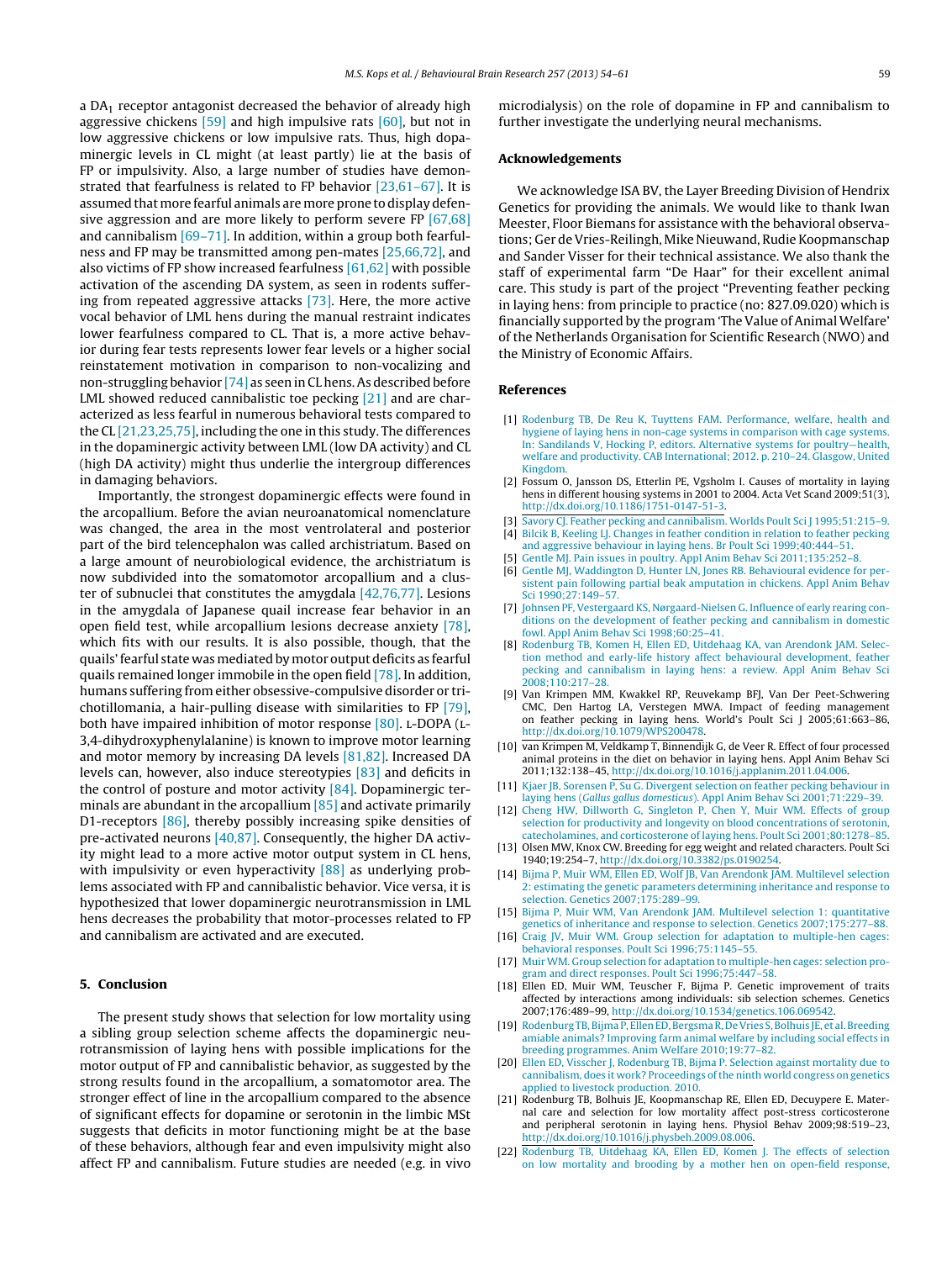<span id="page-6-0"></span>[feather](http://refhub.elsevier.com/S0166-4328(13)00585-8/sbref0110) [pecking](http://refhub.elsevier.com/S0166-4328(13)00585-8/sbref0110) [and](http://refhub.elsevier.com/S0166-4328(13)00585-8/sbref0110) [cannibalism](http://refhub.elsevier.com/S0166-4328(13)00585-8/sbref0110) [in](http://refhub.elsevier.com/S0166-4328(13)00585-8/sbref0110) [laying](http://refhub.elsevier.com/S0166-4328(13)00585-8/sbref0110) [hens.](http://refhub.elsevier.com/S0166-4328(13)00585-8/sbref0110) [Anim](http://refhub.elsevier.com/S0166-4328(13)00585-8/sbref0110) [Welfare](http://refhub.elsevier.com/S0166-4328(13)00585-8/sbref0110) [2009;18:](http://refhub.elsevier.com/S0166-4328(13)00585-8/sbref0110) [427](http://refhub.elsevier.com/S0166-4328(13)00585-8/sbref0110)–[32.](http://refhub.elsevier.com/S0166-4328(13)00585-8/sbref0110)

- [23] Bolhuis JE, Ellen ED, Van Reenen CG, De Groot J, Napel JT, Koopmanschap RE, et al. Effects of genetic group selection against mortality on behavior and peripheral serotonin in domestic laying hens with trimmed and intact beaks. Physiol Behav 2009;97:470–5, [http://dx.doi.org/10.1016/j.physbeh.2009.03.021](dx.doi.org/10.1016/j.physbeh.2009.03.021).
- [24] Nordquist RE, Zeinstra EC, Rodenburg TB, van der Staay FJ. Effects of maternal care and selection for low mortality on tyrosine hydroxylase levels and cell soma size in hippocampus and nidopallium caudolaterale in adult laying hen. J Anim Sci 2012, [http://dx.doi.org/10.2527/jas.2012-5227.](dx.doi.org/10.2527/jas.2012-5227)
- [25] de Haas EN, Kops MS, Bolhuis JE, Groothuis TGG, Ellen ED, Rodenburg TB. The relation between fearfulness in young and stress-response in adult laying hens, on individual and group level. Physiol Behav 2012;107:433–9, [http://dx.doi.org/10.1016/j.physbeh.2012.08.002](dx.doi.org/10.1016/j.physbeh.2012.08.002).
- [26] [Lesch](http://refhub.elsevier.com/S0166-4328(13)00585-8/sbref0130) [K,](http://refhub.elsevier.com/S0166-4328(13)00585-8/sbref0130) [Bengel](http://refhub.elsevier.com/S0166-4328(13)00585-8/sbref0130) [D,](http://refhub.elsevier.com/S0166-4328(13)00585-8/sbref0130) [Heils](http://refhub.elsevier.com/S0166-4328(13)00585-8/sbref0130) [A,](http://refhub.elsevier.com/S0166-4328(13)00585-8/sbref0130) [Sabol](http://refhub.elsevier.com/S0166-4328(13)00585-8/sbref0130) [SZ,](http://refhub.elsevier.com/S0166-4328(13)00585-8/sbref0130) [Greenberg](http://refhub.elsevier.com/S0166-4328(13)00585-8/sbref0130) [BD,](http://refhub.elsevier.com/S0166-4328(13)00585-8/sbref0130) [Petri](http://refhub.elsevier.com/S0166-4328(13)00585-8/sbref0130) [S,](http://refhub.elsevier.com/S0166-4328(13)00585-8/sbref0130) [et](http://refhub.elsevier.com/S0166-4328(13)00585-8/sbref0130) [al.](http://refhub.elsevier.com/S0166-4328(13)00585-8/sbref0130) [Association](http://refhub.elsevier.com/S0166-4328(13)00585-8/sbref0130) [of](http://refhub.elsevier.com/S0166-4328(13)00585-8/sbref0130) [anxiety-related](http://refhub.elsevier.com/S0166-4328(13)00585-8/sbref0130) [traits](http://refhub.elsevier.com/S0166-4328(13)00585-8/sbref0130) [with](http://refhub.elsevier.com/S0166-4328(13)00585-8/sbref0130) [a](http://refhub.elsevier.com/S0166-4328(13)00585-8/sbref0130) [polymorphism](http://refhub.elsevier.com/S0166-4328(13)00585-8/sbref0130) [in](http://refhub.elsevier.com/S0166-4328(13)00585-8/sbref0130) [the](http://refhub.elsevier.com/S0166-4328(13)00585-8/sbref0130) [serotonin](http://refhub.elsevier.com/S0166-4328(13)00585-8/sbref0130) [transporter](http://refhub.elsevier.com/S0166-4328(13)00585-8/sbref0130) [gene](http://refhub.elsevier.com/S0166-4328(13)00585-8/sbref0130) [regulatory](http://refhub.elsevier.com/S0166-4328(13)00585-8/sbref0130) [region.](http://refhub.elsevier.com/S0166-4328(13)00585-8/sbref0130) [Science](http://refhub.elsevier.com/S0166-4328(13)00585-8/sbref0130) [1996;274:1527–31.](http://refhub.elsevier.com/S0166-4328(13)00585-8/sbref0130)
- [27] Flisikowski K, Schwarzenbacher H, Wysocki M, Weigend S, Preisinger R, Kjaer JB, et al. Variation in neighbouring genes of the dopaminergic and serotonergic systems affects feather pecking behaviour of laying hens. Anim Genet 2009;40:192–9, [http://dx.doi.org/10.1111/j.1365-2052.2008.01821.x.](dx.doi.org/10.1111/j.1365-2052.2008.01821.x)
- [28] [Kjaer](http://refhub.elsevier.com/S0166-4328(13)00585-8/sbref0140) [JB,](http://refhub.elsevier.com/S0166-4328(13)00585-8/sbref0140) [Hjarvard](http://refhub.elsevier.com/S0166-4328(13)00585-8/sbref0140) [BM,](http://refhub.elsevier.com/S0166-4328(13)00585-8/sbref0140) [Jensen](http://refhub.elsevier.com/S0166-4328(13)00585-8/sbref0140) [KH,](http://refhub.elsevier.com/S0166-4328(13)00585-8/sbref0140) [Hansen-Møller](http://refhub.elsevier.com/S0166-4328(13)00585-8/sbref0140) [J,](http://refhub.elsevier.com/S0166-4328(13)00585-8/sbref0140) [Naesbye](http://refhub.elsevier.com/S0166-4328(13)00585-8/sbref0140) [Larsen](http://refhub.elsevier.com/S0166-4328(13)00585-8/sbref0140) [O.](http://refhub.elsevier.com/S0166-4328(13)00585-8/sbref0140) [Effects](http://refhub.elsevier.com/S0166-4328(13)00585-8/sbref0140) [of](http://refhub.elsevier.com/S0166-4328(13)00585-8/sbref0140) [haloperidol,](http://refhub.elsevier.com/S0166-4328(13)00585-8/sbref0140) [a](http://refhub.elsevier.com/S0166-4328(13)00585-8/sbref0140) [dopamine](http://refhub.elsevier.com/S0166-4328(13)00585-8/sbref0140) [D2](http://refhub.elsevier.com/S0166-4328(13)00585-8/sbref0140) [receptor](http://refhub.elsevier.com/S0166-4328(13)00585-8/sbref0140) [antagonist,](http://refhub.elsevier.com/S0166-4328(13)00585-8/sbref0140) [on](http://refhub.elsevier.com/S0166-4328(13)00585-8/sbref0140) [feather](http://refhub.elsevier.com/S0166-4328(13)00585-8/sbref0140) [pecking](http://refhub.elsevier.com/S0166-4328(13)00585-8/sbref0140) [behaviour](http://refhub.elsevier.com/S0166-4328(13)00585-8/sbref0140) [in](http://refhub.elsevier.com/S0166-4328(13)00585-8/sbref0140) [laying](http://refhub.elsevier.com/S0166-4328(13)00585-8/sbref0140) [hens.](http://refhub.elsevier.com/S0166-4328(13)00585-8/sbref0140) [Appl](http://refhub.elsevier.com/S0166-4328(13)00585-8/sbref0140) [Anim](http://refhub.elsevier.com/S0166-4328(13)00585-8/sbref0140) [Behav](http://refhub.elsevier.com/S0166-4328(13)00585-8/sbref0140) [Sci](http://refhub.elsevier.com/S0166-4328(13)00585-8/sbref0140) [2004;86:77](http://refhub.elsevier.com/S0166-4328(13)00585-8/sbref0140)–[91.](http://refhub.elsevier.com/S0166-4328(13)00585-8/sbref0140)
- [29] van Hierden YM, Koolhaas JM, Korte SM. Chronic increase of dietary <sup>l</sup>-tryptophan decreases gentle feather pecking behaviour. Appl Anim Behav Sci 2004;89:71–84, [http://dx.doi.org/10.1016/j.applanim.2004.05.004](dx.doi.org/10.1016/j.applanim.2004.05.004).
- [30] van Hierden YM, de Boer SF, Koolhaas JM, Korte SM. The control of feather pecking by serotonin. Behav Neurosci 2004;118:575–83, [http://dx.doi.org/10.1037/0735-7044.118.3.575.](dx.doi.org/10.1037/0735-7044.118.3.575)
- [31] van Hierden YM, Koolhaas JM, Košťál L, Výboh P, Sedlačková M, Rajman M, et al. Chicks from a high and low feather pecking line of laying hens differ in apomorphine sensitivity. Physiol Behav 2005;84:471–7, [http://dx.doi.org/10.1016/j.physbeh.2005.01.015](dx.doi.org/10.1016/j.physbeh.2005.01.015).
- [32] Bordnick PS, Thyer BA, Ritchie BW. Feather picking disorder and trichotillomania: an avian model of human psychopathology. J Behav Ther Exp Psychiatry 1994;25:189–96, [http://dx.doi.org/10.1016/0005-7916\(94\)90019-1](dx.doi.org/10.1016/0005-7916(94)90019-1).
- [33] [Biscarini](http://refhub.elsevier.com/S0166-4328(13)00585-8/sbref0165) [F,](http://refhub.elsevier.com/S0166-4328(13)00585-8/sbref0165) [Bovenhuis](http://refhub.elsevier.com/S0166-4328(13)00585-8/sbref0165) [H,](http://refhub.elsevier.com/S0166-4328(13)00585-8/sbref0165) [Van](http://refhub.elsevier.com/S0166-4328(13)00585-8/sbref0165) [Der](http://refhub.elsevier.com/S0166-4328(13)00585-8/sbref0165) [Poel](http://refhub.elsevier.com/S0166-4328(13)00585-8/sbref0165) [J,](http://refhub.elsevier.com/S0166-4328(13)00585-8/sbref0165) [Rodenburg](http://refhub.elsevier.com/S0166-4328(13)00585-8/sbref0165) [TB,](http://refhub.elsevier.com/S0166-4328(13)00585-8/sbref0165) [Jungerius](http://refhub.elsevier.com/S0166-4328(13)00585-8/sbref0165) [AP,](http://refhub.elsevier.com/S0166-4328(13)00585-8/sbref0165) [Van](http://refhub.elsevier.com/S0166-4328(13)00585-8/sbref0165) [Arendonk](http://refhub.elsevier.com/S0166-4328(13)00585-8/sbref0165) [JAM.](http://refhub.elsevier.com/S0166-4328(13)00585-8/sbref0165) [Across-line](http://refhub.elsevier.com/S0166-4328(13)00585-8/sbref0165) [SNP](http://refhub.elsevier.com/S0166-4328(13)00585-8/sbref0165) [association](http://refhub.elsevier.com/S0166-4328(13)00585-8/sbref0165) [study](http://refhub.elsevier.com/S0166-4328(13)00585-8/sbref0165) [for](http://refhub.elsevier.com/S0166-4328(13)00585-8/sbref0165) [direct](http://refhub.elsevier.com/S0166-4328(13)00585-8/sbref0165) [and](http://refhub.elsevier.com/S0166-4328(13)00585-8/sbref0165) [asso](http://refhub.elsevier.com/S0166-4328(13)00585-8/sbref0165)[ciative](http://refhub.elsevier.com/S0166-4328(13)00585-8/sbref0165) [effects](http://refhub.elsevier.com/S0166-4328(13)00585-8/sbref0165) [on](http://refhub.elsevier.com/S0166-4328(13)00585-8/sbref0165) [feather](http://refhub.elsevier.com/S0166-4328(13)00585-8/sbref0165) [damage](http://refhub.elsevier.com/S0166-4328(13)00585-8/sbref0165) [in](http://refhub.elsevier.com/S0166-4328(13)00585-8/sbref0165) [laying](http://refhub.elsevier.com/S0166-4328(13)00585-8/sbref0165) [hens.](http://refhub.elsevier.com/S0166-4328(13)00585-8/sbref0165) [Behav](http://refhub.elsevier.com/S0166-4328(13)00585-8/sbref0165) [Genet](http://refhub.elsevier.com/S0166-4328(13)00585-8/sbref0165) [2010;40:](http://refhub.elsevier.com/S0166-4328(13)00585-8/sbref0165) [715](http://refhub.elsevier.com/S0166-4328(13)00585-8/sbref0165)–[27.](http://refhub.elsevier.com/S0166-4328(13)00585-8/sbref0165)
- [34] [Cheng](http://refhub.elsevier.com/S0166-4328(13)00585-8/sbref0170) [HW,](http://refhub.elsevier.com/S0166-4328(13)00585-8/sbref0170) [Singleton](http://refhub.elsevier.com/S0166-4328(13)00585-8/sbref0170) [P,](http://refhub.elsevier.com/S0166-4328(13)00585-8/sbref0170) [Muir](http://refhub.elsevier.com/S0166-4328(13)00585-8/sbref0170) [WM.](http://refhub.elsevier.com/S0166-4328(13)00585-8/sbref0170) [Social](http://refhub.elsevier.com/S0166-4328(13)00585-8/sbref0170) [stress](http://refhub.elsevier.com/S0166-4328(13)00585-8/sbref0170) [in](http://refhub.elsevier.com/S0166-4328(13)00585-8/sbref0170) [laying](http://refhub.elsevier.com/S0166-4328(13)00585-8/sbref0170) [hens:](http://refhub.elsevier.com/S0166-4328(13)00585-8/sbref0170) [differential](http://refhub.elsevier.com/S0166-4328(13)00585-8/sbref0170) [effect](http://refhub.elsevier.com/S0166-4328(13)00585-8/sbref0170) [of](http://refhub.elsevier.com/S0166-4328(13)00585-8/sbref0170) [stress](http://refhub.elsevier.com/S0166-4328(13)00585-8/sbref0170) [on](http://refhub.elsevier.com/S0166-4328(13)00585-8/sbref0170) [plasma](http://refhub.elsevier.com/S0166-4328(13)00585-8/sbref0170) [dopamine](http://refhub.elsevier.com/S0166-4328(13)00585-8/sbref0170) [concentrations](http://refhub.elsevier.com/S0166-4328(13)00585-8/sbref0170) [and](http://refhub.elsevier.com/S0166-4328(13)00585-8/sbref0170) [adrenal](http://refhub.elsevier.com/S0166-4328(13)00585-8/sbref0170) [function](http://refhub.elsevier.com/S0166-4328(13)00585-8/sbref0170) [in](http://refhub.elsevier.com/S0166-4328(13)00585-8/sbref0170) [genetically](http://refhub.elsevier.com/S0166-4328(13)00585-8/sbref0170) [selected](http://refhub.elsevier.com/S0166-4328(13)00585-8/sbref0170) [chickens.](http://refhub.elsevier.com/S0166-4328(13)00585-8/sbref0170) [Poult](http://refhub.elsevier.com/S0166-4328(13)00585-8/sbref0170) [Sci](http://refhub.elsevier.com/S0166-4328(13)00585-8/sbref0170) [2003;82:192](http://refhub.elsevier.com/S0166-4328(13)00585-8/sbref0170)–[8.](http://refhub.elsevier.com/S0166-4328(13)00585-8/sbref0170)
- [35] Dennis RL, Muir WM, Cheng H. Effects of raclopride on aggression and stress in diversely selected chicken lines. Behav Brain Res 2006;175:104–11, [http://dx.doi.org/10.1016/j.bbr.2006.08.010.](dx.doi.org/10.1016/j.bbr.2006.08.010)
- [36] [Mogensen](http://refhub.elsevier.com/S0166-4328(13)00585-8/sbref0180) [J,](http://refhub.elsevier.com/S0166-4328(13)00585-8/sbref0180) [Divac](http://refhub.elsevier.com/S0166-4328(13)00585-8/sbref0180) [I.](http://refhub.elsevier.com/S0166-4328(13)00585-8/sbref0180) [The](http://refhub.elsevier.com/S0166-4328(13)00585-8/sbref0180) [prefrontal](http://refhub.elsevier.com/S0166-4328(13)00585-8/sbref0180) ['cortex'](http://refhub.elsevier.com/S0166-4328(13)00585-8/sbref0180) [in](http://refhub.elsevier.com/S0166-4328(13)00585-8/sbref0180) [the](http://refhub.elsevier.com/S0166-4328(13)00585-8/sbref0180) [pigeon](http://refhub.elsevier.com/S0166-4328(13)00585-8/sbref0180) [behavioral](http://refhub.elsevier.com/S0166-4328(13)00585-8/sbref0180) [evidence.](http://refhub.elsevier.com/S0166-4328(13)00585-8/sbref0180) [Brain](http://refhub.elsevier.com/S0166-4328(13)00585-8/sbref0180) [Behav](http://refhub.elsevier.com/S0166-4328(13)00585-8/sbref0180) [Evol](http://refhub.elsevier.com/S0166-4328(13)00585-8/sbref0180) [1982;21:60–6.](http://refhub.elsevier.com/S0166-4328(13)00585-8/sbref0180)
- [37] Kröner S, Güntürkün O. Afferent and efferent connections of the caudolateral neostriatum in the pigeon (Columba uvia): a retro- and anterograde pathway tracing study. J Comp Neurol 1999;407:228–60, [http://dx.doi.org/10.1002/\(SICI\)1096-9861\(19990503\)407:2<228::AID-](dx.doi.org/10.1002/(SICI)1096-9861(19990503)407:2<228::AID-CNE6>3.0.CO;2-2)[CNE6>3.0.CO;2-2](dx.doi.org/10.1002/(SICI)1096-9861(19990503)407:2<228::AID-CNE6>3.0.CO;2-2).
- [38] [Güntürkün](http://refhub.elsevier.com/S0166-4328(13)00585-8/sbref0190) [O.](http://refhub.elsevier.com/S0166-4328(13)00585-8/sbref0190) [The](http://refhub.elsevier.com/S0166-4328(13)00585-8/sbref0190) [avian](http://refhub.elsevier.com/S0166-4328(13)00585-8/sbref0190) ['prefrontal](http://refhub.elsevier.com/S0166-4328(13)00585-8/sbref0190) [cortex'](http://refhub.elsevier.com/S0166-4328(13)00585-8/sbref0190) [and](http://refhub.elsevier.com/S0166-4328(13)00585-8/sbref0190) [cognition.](http://refhub.elsevier.com/S0166-4328(13)00585-8/sbref0190) [Curr](http://refhub.elsevier.com/S0166-4328(13)00585-8/sbref0190) [Opin](http://refhub.elsevier.com/S0166-4328(13)00585-8/sbref0190) [Neurobiol](http://refhub.elsevier.com/S0166-4328(13)00585-8/sbref0190) [2005;15:686–93.](http://refhub.elsevier.com/S0166-4328(13)00585-8/sbref0190)
- [39] Nordquist RE, Zeinstra EC, Rodenburg TB, van der Staay FJ. Effects of maternal care and selection for low mortality on tyrosine hydroxylase concentrations and cell soma size in hippocampus and nidopallium caudolaterale in adult laying hen. J Anim Sci 2013;91:137–46, [http://dx.doi.org/10.2527/jas.2012-5227.](dx.doi.org/10.2527/jas.2012-5227)
- [40] Durstewitz D, Kröner S, Güntürkün O. The dopaminergic innervation of the avian telencephalon. Prog Neurobiol 1999;59:161–95, [http://dx.doi.org/10.1016/S0301-0082\(98\)00100-2.](dx.doi.org/10.1016/S0301-0082(98)00100-2)
- [41] Atoji Y, Saito S, Wild JM. Fiber connections of the compact division of the posterior pallial amygdala and lateral part of the bed nucleus of the stria terminalis in the pigeon (Columba livia). J Comp Neurol 2006;499:161–82, [http://dx.doi.org/10.1002/cne.21042](dx.doi.org/10.1002/cne.21042).
- [42] Reiner A, Perkel DJ, Bruce LL, Butler AB, Csillag A, Kuenzel W, et al. Avian brain nomenclature forum revised nomenclature for avian telencephalon and some related brainstem nuclei. J Comp Neurol 2004;473:377–414, [http://dx.doi.org/10.1002/cne.20118](dx.doi.org/10.1002/cne.20118).
- [43] [Van](http://refhub.elsevier.com/S0166-4328(13)00585-8/sbref0215) [Hierden](http://refhub.elsevier.com/S0166-4328(13)00585-8/sbref0215) [YM,](http://refhub.elsevier.com/S0166-4328(13)00585-8/sbref0215) [Korte](http://refhub.elsevier.com/S0166-4328(13)00585-8/sbref0215) [SM,](http://refhub.elsevier.com/S0166-4328(13)00585-8/sbref0215) [Ruesink](http://refhub.elsevier.com/S0166-4328(13)00585-8/sbref0215) [EW,](http://refhub.elsevier.com/S0166-4328(13)00585-8/sbref0215) [Van](http://refhub.elsevier.com/S0166-4328(13)00585-8/sbref0215) [Reenen](http://refhub.elsevier.com/S0166-4328(13)00585-8/sbref0215) [CG,](http://refhub.elsevier.com/S0166-4328(13)00585-8/sbref0215) [Engel](http://refhub.elsevier.com/S0166-4328(13)00585-8/sbref0215) [B,](http://refhub.elsevier.com/S0166-4328(13)00585-8/sbref0215) [Koolhaas](http://refhub.elsevier.com/S0166-4328(13)00585-8/sbref0215) [JM,](http://refhub.elsevier.com/S0166-4328(13)00585-8/sbref0215) [et](http://refhub.elsevier.com/S0166-4328(13)00585-8/sbref0215) [al.](http://refhub.elsevier.com/S0166-4328(13)00585-8/sbref0215) [The](http://refhub.elsevier.com/S0166-4328(13)00585-8/sbref0215) [development](http://refhub.elsevier.com/S0166-4328(13)00585-8/sbref0215) [of](http://refhub.elsevier.com/S0166-4328(13)00585-8/sbref0215) [feather](http://refhub.elsevier.com/S0166-4328(13)00585-8/sbref0215) [pecking](http://refhub.elsevier.com/S0166-4328(13)00585-8/sbref0215) [behaviour](http://refhub.elsevier.com/S0166-4328(13)00585-8/sbref0215) [and](http://refhub.elsevier.com/S0166-4328(13)00585-8/sbref0215) [targeting](http://refhub.elsevier.com/S0166-4328(13)00585-8/sbref0215) [of](http://refhub.elsevier.com/S0166-4328(13)00585-8/sbref0215) [pecking](http://refhub.elsevier.com/S0166-4328(13)00585-8/sbref0215) [in](http://refhub.elsevier.com/S0166-4328(13)00585-8/sbref0215) [chicks](http://refhub.elsevier.com/S0166-4328(13)00585-8/sbref0215) [from](http://refhub.elsevier.com/S0166-4328(13)00585-8/sbref0215) [a](http://refhub.elsevier.com/S0166-4328(13)00585-8/sbref0215) [high](http://refhub.elsevier.com/S0166-4328(13)00585-8/sbref0215) [and](http://refhub.elsevier.com/S0166-4328(13)00585-8/sbref0215) [low](http://refhub.elsevier.com/S0166-4328(13)00585-8/sbref0215) [feather](http://refhub.elsevier.com/S0166-4328(13)00585-8/sbref0215) [pecking](http://refhub.elsevier.com/S0166-4328(13)00585-8/sbref0215) [line](http://refhub.elsevier.com/S0166-4328(13)00585-8/sbref0215) [of](http://refhub.elsevier.com/S0166-4328(13)00585-8/sbref0215) [laying](http://refhub.elsevier.com/S0166-4328(13)00585-8/sbref0215) [hens.](http://refhub.elsevier.com/S0166-4328(13)00585-8/sbref0215) [Appl](http://refhub.elsevier.com/S0166-4328(13)00585-8/sbref0215) [Anim](http://refhub.elsevier.com/S0166-4328(13)00585-8/sbref0215) [Behav](http://refhub.elsevier.com/S0166-4328(13)00585-8/sbref0215) [Sci](http://refhub.elsevier.com/S0166-4328(13)00585-8/sbref0215) [2002;77:183–96.](http://refhub.elsevier.com/S0166-4328(13)00585-8/sbref0215)
- [44] [van](http://refhub.elsevier.com/S0166-4328(13)00585-8/sbref0220) [Hierden](http://refhub.elsevier.com/S0166-4328(13)00585-8/sbref0220) [YM,](http://refhub.elsevier.com/S0166-4328(13)00585-8/sbref0220) [Korte](http://refhub.elsevier.com/S0166-4328(13)00585-8/sbref0220) [SM,](http://refhub.elsevier.com/S0166-4328(13)00585-8/sbref0220) [Ruesink](http://refhub.elsevier.com/S0166-4328(13)00585-8/sbref0220) [EW,](http://refhub.elsevier.com/S0166-4328(13)00585-8/sbref0220) [van](http://refhub.elsevier.com/S0166-4328(13)00585-8/sbref0220) [Reenen](http://refhub.elsevier.com/S0166-4328(13)00585-8/sbref0220) [CG,](http://refhub.elsevier.com/S0166-4328(13)00585-8/sbref0220) [Engel](http://refhub.elsevier.com/S0166-4328(13)00585-8/sbref0220) [B,](http://refhub.elsevier.com/S0166-4328(13)00585-8/sbref0220) [Korte-](http://refhub.elsevier.com/S0166-4328(13)00585-8/sbref0220)[Bouws](http://refhub.elsevier.com/S0166-4328(13)00585-8/sbref0220) [GA,](http://refhub.elsevier.com/S0166-4328(13)00585-8/sbref0220) [et](http://refhub.elsevier.com/S0166-4328(13)00585-8/sbref0220) [al.](http://refhub.elsevier.com/S0166-4328(13)00585-8/sbref0220) [Adrenocortical](http://refhub.elsevier.com/S0166-4328(13)00585-8/sbref0220) [reactivity](http://refhub.elsevier.com/S0166-4328(13)00585-8/sbref0220) [and](http://refhub.elsevier.com/S0166-4328(13)00585-8/sbref0220) [central](http://refhub.elsevier.com/S0166-4328(13)00585-8/sbref0220) [serotonin](http://refhub.elsevier.com/S0166-4328(13)00585-8/sbref0220) [and](http://refhub.elsevier.com/S0166-4328(13)00585-8/sbref0220) [dopamine](http://refhub.elsevier.com/S0166-4328(13)00585-8/sbref0220) [turnover](http://refhub.elsevier.com/S0166-4328(13)00585-8/sbref0220) [in](http://refhub.elsevier.com/S0166-4328(13)00585-8/sbref0220) [young](http://refhub.elsevier.com/S0166-4328(13)00585-8/sbref0220) [chicks](http://refhub.elsevier.com/S0166-4328(13)00585-8/sbref0220) [from](http://refhub.elsevier.com/S0166-4328(13)00585-8/sbref0220) [a](http://refhub.elsevier.com/S0166-4328(13)00585-8/sbref0220) [high](http://refhub.elsevier.com/S0166-4328(13)00585-8/sbref0220) [and](http://refhub.elsevier.com/S0166-4328(13)00585-8/sbref0220) [low](http://refhub.elsevier.com/S0166-4328(13)00585-8/sbref0220) [feather-pecking](http://refhub.elsevier.com/S0166-4328(13)00585-8/sbref0220) [line](http://refhub.elsevier.com/S0166-4328(13)00585-8/sbref0220) [of](http://refhub.elsevier.com/S0166-4328(13)00585-8/sbref0220) [laying](http://refhub.elsevier.com/S0166-4328(13)00585-8/sbref0220) [hens.](http://refhub.elsevier.com/S0166-4328(13)00585-8/sbref0220) [Physiol](http://refhub.elsevier.com/S0166-4328(13)00585-8/sbref0220) [Behav](http://refhub.elsevier.com/S0166-4328(13)00585-8/sbref0220) [2002;75:653–9.](http://refhub.elsevier.com/S0166-4328(13)00585-8/sbref0220)
- [45] [Puelles](http://refhub.elsevier.com/S0166-4328(13)00585-8/sbref0225) [L,](http://refhub.elsevier.com/S0166-4328(13)00585-8/sbref0225) [Martinez-de-la-Torre](http://refhub.elsevier.com/S0166-4328(13)00585-8/sbref0225) [M,](http://refhub.elsevier.com/S0166-4328(13)00585-8/sbref0225) [Paxinos](http://refhub.elsevier.com/S0166-4328(13)00585-8/sbref0225) [G,](http://refhub.elsevier.com/S0166-4328(13)00585-8/sbref0225) [Watson](http://refhub.elsevier.com/S0166-4328(13)00585-8/sbref0225) [C,](http://refhub.elsevier.com/S0166-4328(13)00585-8/sbref0225) [Martínez](http://refhub.elsevier.com/S0166-4328(13)00585-8/sbref0225) [S.](http://refhub.elsevier.com/S0166-4328(13)00585-8/sbref0225) [The](http://refhub.elsevier.com/S0166-4328(13)00585-8/sbref0225) [chick](http://refhub.elsevier.com/S0166-4328(13)00585-8/sbref0225) [brain](http://refhub.elsevier.com/S0166-4328(13)00585-8/sbref0225) [in](http://refhub.elsevier.com/S0166-4328(13)00585-8/sbref0225) [stereotaxic](http://refhub.elsevier.com/S0166-4328(13)00585-8/sbref0225) [coordinates:](http://refhub.elsevier.com/S0166-4328(13)00585-8/sbref0225) [an](http://refhub.elsevier.com/S0166-4328(13)00585-8/sbref0225) [atlas](http://refhub.elsevier.com/S0166-4328(13)00585-8/sbref0225) [featuring](http://refhub.elsevier.com/S0166-4328(13)00585-8/sbref0225) [neuromeric](http://refhub.elsevier.com/S0166-4328(13)00585-8/sbref0225) [subdivisions](http://refhub.elsevier.com/S0166-4328(13)00585-8/sbref0225) [and](http://refhub.elsevier.com/S0166-4328(13)00585-8/sbref0225) [mammalian](http://refhub.elsevier.com/S0166-4328(13)00585-8/sbref0225) [homologies.](http://refhub.elsevier.com/S0166-4328(13)00585-8/sbref0225) [San](http://refhub.elsevier.com/S0166-4328(13)00585-8/sbref0225) [Diego:](http://refhub.elsevier.com/S0166-4328(13)00585-8/sbref0225) [Academic](http://refhub.elsevier.com/S0166-4328(13)00585-8/sbref0225) [press,](http://refhub.elsevier.com/S0166-4328(13)00585-8/sbref0225) [Elsevier;](http://refhub.elsevier.com/S0166-4328(13)00585-8/sbref0225) [2007.](http://refhub.elsevier.com/S0166-4328(13)00585-8/sbref0225) [p.](http://refhub.elsevier.com/S0166-4328(13)00585-8/sbref0225) [97.](http://refhub.elsevier.com/S0166-4328(13)00585-8/sbref0225)
- [46] [Atoji](http://refhub.elsevier.com/S0166-4328(13)00585-8/sbref0230) [Y,](http://refhub.elsevier.com/S0166-4328(13)00585-8/sbref0230) [Wild](http://refhub.elsevier.com/S0166-4328(13)00585-8/sbref0230) [JM.](http://refhub.elsevier.com/S0166-4328(13)00585-8/sbref0230) [Afferent](http://refhub.elsevier.com/S0166-4328(13)00585-8/sbref0230) [and](http://refhub.elsevier.com/S0166-4328(13)00585-8/sbref0230) [efferent](http://refhub.elsevier.com/S0166-4328(13)00585-8/sbref0230) [projections](http://refhub.elsevier.com/S0166-4328(13)00585-8/sbref0230) [of](http://refhub.elsevier.com/S0166-4328(13)00585-8/sbref0230) [the](http://refhub.elsevier.com/S0166-4328(13)00585-8/sbref0230) [central](http://refhub.elsevier.com/S0166-4328(13)00585-8/sbref0230) [cau](http://refhub.elsevier.com/S0166-4328(13)00585-8/sbref0230)[dal](http://refhub.elsevier.com/S0166-4328(13)00585-8/sbref0230) [nidopallium](http://refhub.elsevier.com/S0166-4328(13)00585-8/sbref0230) [in](http://refhub.elsevier.com/S0166-4328(13)00585-8/sbref0230) [the](http://refhub.elsevier.com/S0166-4328(13)00585-8/sbref0230) [pigeon](http://refhub.elsevier.com/S0166-4328(13)00585-8/sbref0230) [\(](http://refhub.elsevier.com/S0166-4328(13)00585-8/sbref0230)[Columba](http://refhub.elsevier.com/S0166-4328(13)00585-8/sbref0230) [livia](http://refhub.elsevier.com/S0166-4328(13)00585-8/sbref0230)[\).](http://refhub.elsevier.com/S0166-4328(13)00585-8/sbref0230) [J](http://refhub.elsevier.com/S0166-4328(13)00585-8/sbref0230) [Comp](http://refhub.elsevier.com/S0166-4328(13)00585-8/sbref0230) [Neurol](http://refhub.elsevier.com/S0166-4328(13)00585-8/sbref0230) [2009;517:](http://refhub.elsevier.com/S0166-4328(13)00585-8/sbref0230) [350–70.](http://refhub.elsevier.com/S0166-4328(13)00585-8/sbref0230)
- [47] [Metzger](http://refhub.elsevier.com/S0166-4328(13)00585-8/sbref0235) [M,](http://refhub.elsevier.com/S0166-4328(13)00585-8/sbref0235) [Jiang](http://refhub.elsevier.com/S0166-4328(13)00585-8/sbref0235) [S,](http://refhub.elsevier.com/S0166-4328(13)00585-8/sbref0235) [Braun](http://refhub.elsevier.com/S0166-4328(13)00585-8/sbref0235) [K.](http://refhub.elsevier.com/S0166-4328(13)00585-8/sbref0235) [Organization](http://refhub.elsevier.com/S0166-4328(13)00585-8/sbref0235) [of](http://refhub.elsevier.com/S0166-4328(13)00585-8/sbref0235) [the](http://refhub.elsevier.com/S0166-4328(13)00585-8/sbref0235) [dorsocaudal](http://refhub.elsevier.com/S0166-4328(13)00585-8/sbref0235) [neostriatal](http://refhub.elsevier.com/S0166-4328(13)00585-8/sbref0235) [complex:](http://refhub.elsevier.com/S0166-4328(13)00585-8/sbref0235) [a](http://refhub.elsevier.com/S0166-4328(13)00585-8/sbref0235) [retrograde](http://refhub.elsevier.com/S0166-4328(13)00585-8/sbref0235) [and](http://refhub.elsevier.com/S0166-4328(13)00585-8/sbref0235) [anterograde](http://refhub.elsevier.com/S0166-4328(13)00585-8/sbref0235) [tracing](http://refhub.elsevier.com/S0166-4328(13)00585-8/sbref0235) [study](http://refhub.elsevier.com/S0166-4328(13)00585-8/sbref0235) [in](http://refhub.elsevier.com/S0166-4328(13)00585-8/sbref0235) [the](http://refhub.elsevier.com/S0166-4328(13)00585-8/sbref0235) [domestic](http://refhub.elsevier.com/S0166-4328(13)00585-8/sbref0235) [chick](http://refhub.elsevier.com/S0166-4328(13)00585-8/sbref0235) [with](http://refhub.elsevier.com/S0166-4328(13)00585-8/sbref0235) [special](http://refhub.elsevier.com/S0166-4328(13)00585-8/sbref0235) [emphasis](http://refhub.elsevier.com/S0166-4328(13)00585-8/sbref0235) [on](http://refhub.elsevier.com/S0166-4328(13)00585-8/sbref0235) [pathways](http://refhub.elsevier.com/S0166-4328(13)00585-8/sbref0235) [relevant](http://refhub.elsevier.com/S0166-4328(13)00585-8/sbref0235) [to](http://refhub.elsevier.com/S0166-4328(13)00585-8/sbref0235) [imprinting.](http://refhub.elsevier.com/S0166-4328(13)00585-8/sbref0235) [J](http://refhub.elsevier.com/S0166-4328(13)00585-8/sbref0235) [Comp](http://refhub.elsevier.com/S0166-4328(13)00585-8/sbref0235) [Neurol](http://refhub.elsevier.com/S0166-4328(13)00585-8/sbref0235) [1998;395:380–404.](http://refhub.elsevier.com/S0166-4328(13)00585-8/sbref0235)
- [48] [Metzger](http://refhub.elsevier.com/S0166-4328(13)00585-8/sbref0240) [M,](http://refhub.elsevier.com/S0166-4328(13)00585-8/sbref0240) [Toledo](http://refhub.elsevier.com/S0166-4328(13)00585-8/sbref0240) [C,](http://refhub.elsevier.com/S0166-4328(13)00585-8/sbref0240) [Braun](http://refhub.elsevier.com/S0166-4328(13)00585-8/sbref0240) [K.](http://refhub.elsevier.com/S0166-4328(13)00585-8/sbref0240) [Serotonergic](http://refhub.elsevier.com/S0166-4328(13)00585-8/sbref0240) [innervation](http://refhub.elsevier.com/S0166-4328(13)00585-8/sbref0240) [of](http://refhub.elsevier.com/S0166-4328(13)00585-8/sbref0240) [the](http://refhub.elsevier.com/S0166-4328(13)00585-8/sbref0240) [telencephalon](http://refhub.elsevier.com/S0166-4328(13)00585-8/sbref0240) [in](http://refhub.elsevier.com/S0166-4328(13)00585-8/sbref0240) [the](http://refhub.elsevier.com/S0166-4328(13)00585-8/sbref0240) [domestic](http://refhub.elsevier.com/S0166-4328(13)00585-8/sbref0240) [chick.](http://refhub.elsevier.com/S0166-4328(13)00585-8/sbref0240) [Brain](http://refhub.elsevier.com/S0166-4328(13)00585-8/sbref0240) [Res](http://refhub.elsevier.com/S0166-4328(13)00585-8/sbref0240) [Bull](http://refhub.elsevier.com/S0166-4328(13)00585-8/sbref0240) [2002;57:547](http://refhub.elsevier.com/S0166-4328(13)00585-8/sbref0240)–[51.](http://refhub.elsevier.com/S0166-4328(13)00585-8/sbref0240)
- [49] [Statistical](http://refhub.elsevier.com/S0166-4328(13)00585-8/sbref0245) [Analysis](http://refhub.elsevier.com/S0166-4328(13)00585-8/sbref0245) [System](http://refhub.elsevier.com/S0166-4328(13)00585-8/sbref0245) [Institute](http://refhub.elsevier.com/S0166-4328(13)00585-8/sbref0245) [Inc.](http://refhub.elsevier.com/S0166-4328(13)00585-8/sbref0245) [SAS](http://refhub.elsevier.com/S0166-4328(13)00585-8/sbref0245) [User's](http://refhub.elsevier.com/S0166-4328(13)00585-8/sbref0245) [Guide:](http://refhub.elsevier.com/S0166-4328(13)00585-8/sbref0245) [statistics.](http://refhub.elsevier.com/S0166-4328(13)00585-8/sbref0245) [Cary,](http://refhub.elsevier.com/S0166-4328(13)00585-8/sbref0245) [NC:](http://refhub.elsevier.com/S0166-4328(13)00585-8/sbref0245) [SAS;](http://refhub.elsevier.com/S0166-4328(13)00585-8/sbref0245) [1989.](http://refhub.elsevier.com/S0166-4328(13)00585-8/sbref0245)
- [50] Daubner SC, Le T, Wang S. Tyrosine hydroxylase and regulation of dopamine synthesis. Arch Biochem Biophys 2011;508:1–12, [http://dx.doi.org/10.1016/j.abb.2010.12.017](dx.doi.org/10.1016/j.abb.2010.12.017).
- [51] Eisenhofer G, Kopin II, Goldstein DS. Catecholamine metabolism: a contemporary view with implications for physiology and medicine. Pharmacol Rev 2004;56:331–49, [http://dx.doi.org/10.1124/pr.56.3.1.](dx.doi.org/10.1124/pr.56.3.1)
- [52] [Stewart](http://refhub.elsevier.com/S0166-4328(13)00585-8/sbref0260) [MG,](http://refhub.elsevier.com/S0166-4328(13)00585-8/sbref0260) [Kabai](http://refhub.elsevier.com/S0166-4328(13)00585-8/sbref0260) [P,](http://refhub.elsevier.com/S0166-4328(13)00585-8/sbref0260) [Harrison](http://refhub.elsevier.com/S0166-4328(13)00585-8/sbref0260) [E,](http://refhub.elsevier.com/S0166-4328(13)00585-8/sbref0260) [Steele](http://refhub.elsevier.com/S0166-4328(13)00585-8/sbref0260) [RJ,](http://refhub.elsevier.com/S0166-4328(13)00585-8/sbref0260) [Kossut](http://refhub.elsevier.com/S0166-4328(13)00585-8/sbref0260) [M,](http://refhub.elsevier.com/S0166-4328(13)00585-8/sbref0260) [Gierdalski](http://refhub.elsevier.com/S0166-4328(13)00585-8/sbref0260) [M,](http://refhub.elsevier.com/S0166-4328(13)00585-8/sbref0260) [et](http://refhub.elsevier.com/S0166-4328(13)00585-8/sbref0260) [al.](http://refhub.elsevier.com/S0166-4328(13)00585-8/sbref0260) [The](http://refhub.elsevier.com/S0166-4328(13)00585-8/sbref0260) [involvement](http://refhub.elsevier.com/S0166-4328(13)00585-8/sbref0260) [of](http://refhub.elsevier.com/S0166-4328(13)00585-8/sbref0260) [dopamine](http://refhub.elsevier.com/S0166-4328(13)00585-8/sbref0260) [in](http://refhub.elsevier.com/S0166-4328(13)00585-8/sbref0260) [the](http://refhub.elsevier.com/S0166-4328(13)00585-8/sbref0260) [striatum](http://refhub.elsevier.com/S0166-4328(13)00585-8/sbref0260) [in](http://refhub.elsevier.com/S0166-4328(13)00585-8/sbref0260) [passive](http://refhub.elsevier.com/S0166-4328(13)00585-8/sbref0260) [avoidance](http://refhub.elsevier.com/S0166-4328(13)00585-8/sbref0260) [training](http://refhub.elsevier.com/S0166-4328(13)00585-8/sbref0260) [in](http://refhub.elsevier.com/S0166-4328(13)00585-8/sbref0260) [the](http://refhub.elsevier.com/S0166-4328(13)00585-8/sbref0260) [chick.](http://refhub.elsevier.com/S0166-4328(13)00585-8/sbref0260) [Neuroscience](http://refhub.elsevier.com/S0166-4328(13)00585-8/sbref0260) [1996;70:7](http://refhub.elsevier.com/S0166-4328(13)00585-8/sbref0260)–[14.](http://refhub.elsevier.com/S0166-4328(13)00585-8/sbref0260)
- [53] [Bast](http://refhub.elsevier.com/S0166-4328(13)00585-8/sbref0265) [T,](http://refhub.elsevier.com/S0166-4328(13)00585-8/sbref0265) [Diekamp](http://refhub.elsevier.com/S0166-4328(13)00585-8/sbref0265) [B,](http://refhub.elsevier.com/S0166-4328(13)00585-8/sbref0265) [Thiel](http://refhub.elsevier.com/S0166-4328(13)00585-8/sbref0265) [C,](http://refhub.elsevier.com/S0166-4328(13)00585-8/sbref0265) [Schwarting](http://refhub.elsevier.com/S0166-4328(13)00585-8/sbref0265) [RKW,](http://refhub.elsevier.com/S0166-4328(13)00585-8/sbref0265) [Güntürkün](http://refhub.elsevier.com/S0166-4328(13)00585-8/sbref0265) [O.](http://refhub.elsevier.com/S0166-4328(13)00585-8/sbref0265) [Functional](http://refhub.elsevier.com/S0166-4328(13)00585-8/sbref0265) [aspects](http://refhub.elsevier.com/S0166-4328(13)00585-8/sbref0265) [of](http://refhub.elsevier.com/S0166-4328(13)00585-8/sbref0265) [dopamine](http://refhub.elsevier.com/S0166-4328(13)00585-8/sbref0265) [metabolism](http://refhub.elsevier.com/S0166-4328(13)00585-8/sbref0265) [in](http://refhub.elsevier.com/S0166-4328(13)00585-8/sbref0265) [the](http://refhub.elsevier.com/S0166-4328(13)00585-8/sbref0265) [putative](http://refhub.elsevier.com/S0166-4328(13)00585-8/sbref0265) [prefrontal](http://refhub.elsevier.com/S0166-4328(13)00585-8/sbref0265) [cortex](http://refhub.elsevier.com/S0166-4328(13)00585-8/sbref0265) [ana](http://refhub.elsevier.com/S0166-4328(13)00585-8/sbref0265)[logue](http://refhub.elsevier.com/S0166-4328(13)00585-8/sbref0265) [and](http://refhub.elsevier.com/S0166-4328(13)00585-8/sbref0265) [striatum](http://refhub.elsevier.com/S0166-4328(13)00585-8/sbref0265) [of](http://refhub.elsevier.com/S0166-4328(13)00585-8/sbref0265) [pigeons](http://refhub.elsevier.com/S0166-4328(13)00585-8/sbref0265) [\(](http://refhub.elsevier.com/S0166-4328(13)00585-8/sbref0265)[Columba](http://refhub.elsevier.com/S0166-4328(13)00585-8/sbref0265) [livia](http://refhub.elsevier.com/S0166-4328(13)00585-8/sbref0265)[\).](http://refhub.elsevier.com/S0166-4328(13)00585-8/sbref0265) [J](http://refhub.elsevier.com/S0166-4328(13)00585-8/sbref0265) [Comp](http://refhub.elsevier.com/S0166-4328(13)00585-8/sbref0265) [Neurol](http://refhub.elsevier.com/S0166-4328(13)00585-8/sbref0265) [2002;446:](http://refhub.elsevier.com/S0166-4328(13)00585-8/sbref0265) [58–67.](http://refhub.elsevier.com/S0166-4328(13)00585-8/sbref0265)
- [54] [Borgkvist](http://refhub.elsevier.com/S0166-4328(13)00585-8/sbref0270) [A,](http://refhub.elsevier.com/S0166-4328(13)00585-8/sbref0270) [Malmlöf](http://refhub.elsevier.com/S0166-4328(13)00585-8/sbref0270) [T,](http://refhub.elsevier.com/S0166-4328(13)00585-8/sbref0270) [Feltmann](http://refhub.elsevier.com/S0166-4328(13)00585-8/sbref0270) [K,](http://refhub.elsevier.com/S0166-4328(13)00585-8/sbref0270) [Lindskog](http://refhub.elsevier.com/S0166-4328(13)00585-8/sbref0270) [M,](http://refhub.elsevier.com/S0166-4328(13)00585-8/sbref0270) [Schilström](http://refhub.elsevier.com/S0166-4328(13)00585-8/sbref0270) [B.](http://refhub.elsevier.com/S0166-4328(13)00585-8/sbref0270) [Dopamine](http://refhub.elsevier.com/S0166-4328(13)00585-8/sbref0270) [in](http://refhub.elsevier.com/S0166-4328(13)00585-8/sbref0270) [the](http://refhub.elsevier.com/S0166-4328(13)00585-8/sbref0270) [hippocampus](http://refhub.elsevier.com/S0166-4328(13)00585-8/sbref0270) [is](http://refhub.elsevier.com/S0166-4328(13)00585-8/sbref0270) [cleared](http://refhub.elsevier.com/S0166-4328(13)00585-8/sbref0270) [by](http://refhub.elsevier.com/S0166-4328(13)00585-8/sbref0270) [the](http://refhub.elsevier.com/S0166-4328(13)00585-8/sbref0270) [norepinephrine](http://refhub.elsevier.com/S0166-4328(13)00585-8/sbref0270) [transporter.](http://refhub.elsevier.com/S0166-4328(13)00585-8/sbref0270) [Int](http://refhub.elsevier.com/S0166-4328(13)00585-8/sbref0270) [J](http://refhub.elsevier.com/S0166-4328(13)00585-8/sbref0270) [Neuropsy](http://refhub.elsevier.com/S0166-4328(13)00585-8/sbref0270)[chopharmacol](http://refhub.elsevier.com/S0166-4328(13)00585-8/sbref0270) [2012;15:531](http://refhub.elsevier.com/S0166-4328(13)00585-8/sbref0270)–[40.](http://refhub.elsevier.com/S0166-4328(13)00585-8/sbref0270)
- [55] Uitdehaag KA, Rodenburg TB, Van Reenen CG, Koopmanschap RE, De Vries Reilingh G, Engel B, et al. Effects of genetic origin and social environment on behavioral response to manual restraint and monoamine functioning in laying hens. Poult Sci 2011;90:1629–36, [http://dx.doi.org/10.3382/ps.2010-01292](dx.doi.org/10.3382/ps.2010-01292).
- [56] [Kops](http://refhub.elsevier.com/S0166-4328(13)00585-8/sbref0280) [MS,](http://refhub.elsevier.com/S0166-4328(13)00585-8/sbref0280) [de](http://refhub.elsevier.com/S0166-4328(13)00585-8/sbref0280) [Haas](http://refhub.elsevier.com/S0166-4328(13)00585-8/sbref0280) [EN,](http://refhub.elsevier.com/S0166-4328(13)00585-8/sbref0280) [Rodenburg](http://refhub.elsevier.com/S0166-4328(13)00585-8/sbref0280) [TB,](http://refhub.elsevier.com/S0166-4328(13)00585-8/sbref0280) [Ellen](http://refhub.elsevier.com/S0166-4328(13)00585-8/sbref0280) [ED,](http://refhub.elsevier.com/S0166-4328(13)00585-8/sbref0280) [Korte-Bouws](http://refhub.elsevier.com/S0166-4328(13)00585-8/sbref0280) [GAH,](http://refhub.elsevier.com/S0166-4328(13)00585-8/sbref0280) [Olivier](http://refhub.elsevier.com/S0166-4328(13)00585-8/sbref0280) [B,](http://refhub.elsevier.com/S0166-4328(13)00585-8/sbref0280) [et](http://refhub.elsevier.com/S0166-4328(13)00585-8/sbref0280) [al.](http://refhub.elsevier.com/S0166-4328(13)00585-8/sbref0280) [Effects](http://refhub.elsevier.com/S0166-4328(13)00585-8/sbref0280) [of](http://refhub.elsevier.com/S0166-4328(13)00585-8/sbref0280) [feather](http://refhub.elsevier.com/S0166-4328(13)00585-8/sbref0280) [pecking](http://refhub.elsevier.com/S0166-4328(13)00585-8/sbref0280) [phenotype](http://refhub.elsevier.com/S0166-4328(13)00585-8/sbref0280) [\(severe](http://refhub.elsevier.com/S0166-4328(13)00585-8/sbref0280) [feather](http://refhub.elsevier.com/S0166-4328(13)00585-8/sbref0280) [peckers,](http://refhub.elsevier.com/S0166-4328(13)00585-8/sbref0280) [vic](http://refhub.elsevier.com/S0166-4328(13)00585-8/sbref0280)[tims](http://refhub.elsevier.com/S0166-4328(13)00585-8/sbref0280) [and](http://refhub.elsevier.com/S0166-4328(13)00585-8/sbref0280) [non-peckers\)](http://refhub.elsevier.com/S0166-4328(13)00585-8/sbref0280) [on](http://refhub.elsevier.com/S0166-4328(13)00585-8/sbref0280) [serotonergic](http://refhub.elsevier.com/S0166-4328(13)00585-8/sbref0280) [and](http://refhub.elsevier.com/S0166-4328(13)00585-8/sbref0280) [dopaminergic](http://refhub.elsevier.com/S0166-4328(13)00585-8/sbref0280) [activity](http://refhub.elsevier.com/S0166-4328(13)00585-8/sbref0280) [in](http://refhub.elsevier.com/S0166-4328(13)00585-8/sbref0280) [four](http://refhub.elsevier.com/S0166-4328(13)00585-8/sbref0280) [brain](http://refhub.elsevier.com/S0166-4328(13)00585-8/sbref0280) [areas](http://refhub.elsevier.com/S0166-4328(13)00585-8/sbref0280) [of](http://refhub.elsevier.com/S0166-4328(13)00585-8/sbref0280) [laying](http://refhub.elsevier.com/S0166-4328(13)00585-8/sbref0280) [hens](http://refhub.elsevier.com/S0166-4328(13)00585-8/sbref0280) [\(](http://refhub.elsevier.com/S0166-4328(13)00585-8/sbref0280)[Gallus](http://refhub.elsevier.com/S0166-4328(13)00585-8/sbref0280) [gallus](http://refhub.elsevier.com/S0166-4328(13)00585-8/sbref0280) [domesticus](http://refhub.elsevier.com/S0166-4328(13)00585-8/sbref0280)[\).](http://refhub.elsevier.com/S0166-4328(13)00585-8/sbref0280) [Physiol](http://refhub.elsevier.com/S0166-4328(13)00585-8/sbref0280) [Behav](http://refhub.elsevier.com/S0166-4328(13)00585-8/sbref0280) [2013;120:](http://refhub.elsevier.com/S0166-4328(13)00585-8/sbref0280) [77–82.](http://refhub.elsevier.com/S0166-4328(13)00585-8/sbref0280)
- [57] Kalenscher T, Ohmann T, Güntürkün O. The neuroscience of impulsive and self-controlled decisions. Int J Psychophysiol 2006;62:203–11, [http://dx.doi.org/10.1016/j.ijpsycho.2006.05.010](dx.doi.org/10.1016/j.ijpsycho.2006.05.010).
- [58] [Cheng](http://refhub.elsevier.com/S0166-4328(13)00585-8/sbref0290) [HC,](http://refhub.elsevier.com/S0166-4328(13)00585-8/sbref0290) [Long](http://refhub.elsevier.com/S0166-4328(13)00585-8/sbref0290) [JP.](http://refhub.elsevier.com/S0166-4328(13)00585-8/sbref0290) [Dopaminergic](http://refhub.elsevier.com/S0166-4328(13)00585-8/sbref0290) [nature](http://refhub.elsevier.com/S0166-4328(13)00585-8/sbref0290) [of](http://refhub.elsevier.com/S0166-4328(13)00585-8/sbref0290) [apomorphine](http://refhub.elsevier.com/S0166-4328(13)00585-8/sbref0290) [induced](http://refhub.elsevier.com/S0166-4328(13)00585-8/sbref0290) [pecking](http://refhub.elsevier.com/S0166-4328(13)00585-8/sbref0290) [in](http://refhub.elsevier.com/S0166-4328(13)00585-8/sbref0290) [pigeons.](http://refhub.elsevier.com/S0166-4328(13)00585-8/sbref0290) [Eur](http://refhub.elsevier.com/S0166-4328(13)00585-8/sbref0290) [J](http://refhub.elsevier.com/S0166-4328(13)00585-8/sbref0290) [Pharmacol](http://refhub.elsevier.com/S0166-4328(13)00585-8/sbref0290) [1974;26:313–20.](http://refhub.elsevier.com/S0166-4328(13)00585-8/sbref0290)
- [59] [Dennis](http://refhub.elsevier.com/S0166-4328(13)00585-8/sbref0295) [RL,](http://refhub.elsevier.com/S0166-4328(13)00585-8/sbref0295) [Cheng](http://refhub.elsevier.com/S0166-4328(13)00585-8/sbref0295) [HW.](http://refhub.elsevier.com/S0166-4328(13)00585-8/sbref0295) [The](http://refhub.elsevier.com/S0166-4328(13)00585-8/sbref0295) [dopaminergic](http://refhub.elsevier.com/S0166-4328(13)00585-8/sbref0295) [system](http://refhub.elsevier.com/S0166-4328(13)00585-8/sbref0295) [and](http://refhub.elsevier.com/S0166-4328(13)00585-8/sbref0295) [aggression](http://refhub.elsevier.com/S0166-4328(13)00585-8/sbref0295) [in](http://refhub.elsevier.com/S0166-4328(13)00585-8/sbref0295) [laying](http://refhub.elsevier.com/S0166-4328(13)00585-8/sbref0295) [hens.](http://refhub.elsevier.com/S0166-4328(13)00585-8/sbref0295) [Poult](http://refhub.elsevier.com/S0166-4328(13)00585-8/sbref0295) [Sci](http://refhub.elsevier.com/S0166-4328(13)00585-8/sbref0295) [2011;90:2440–8.](http://refhub.elsevier.com/S0166-4328(13)00585-8/sbref0295)
- [60] [Winstanley](http://refhub.elsevier.com/S0166-4328(13)00585-8/sbref0300) [CA,](http://refhub.elsevier.com/S0166-4328(13)00585-8/sbref0300) [Zeeb](http://refhub.elsevier.com/S0166-4328(13)00585-8/sbref0300) [FD,](http://refhub.elsevier.com/S0166-4328(13)00585-8/sbref0300) [BedardA,](http://refhub.elsevier.com/S0166-4328(13)00585-8/sbref0300) [FuK,](http://refhub.elsevier.com/S0166-4328(13)00585-8/sbref0300) [Lai](http://refhub.elsevier.com/S0166-4328(13)00585-8/sbref0300) [B,](http://refhub.elsevier.com/S0166-4328(13)00585-8/sbref0300) [Steele](http://refhub.elsevier.com/S0166-4328(13)00585-8/sbref0300) [C,](http://refhub.elsevier.com/S0166-4328(13)00585-8/sbref0300) [et](http://refhub.elsevier.com/S0166-4328(13)00585-8/sbref0300) [al.](http://refhub.elsevier.com/S0166-4328(13)00585-8/sbref0300) [Dopaminergic](http://refhub.elsevier.com/S0166-4328(13)00585-8/sbref0300) [mod](http://refhub.elsevier.com/S0166-4328(13)00585-8/sbref0300)[ulation](http://refhub.elsevier.com/S0166-4328(13)00585-8/sbref0300) [of](http://refhub.elsevier.com/S0166-4328(13)00585-8/sbref0300) [the](http://refhub.elsevier.com/S0166-4328(13)00585-8/sbref0300) [orbitofrontal](http://refhub.elsevier.com/S0166-4328(13)00585-8/sbref0300) [cortex](http://refhub.elsevier.com/S0166-4328(13)00585-8/sbref0300) [affects](http://refhub.elsevier.com/S0166-4328(13)00585-8/sbref0300) [attention,](http://refhub.elsevier.com/S0166-4328(13)00585-8/sbref0300) [motivation](http://refhub.elsevier.com/S0166-4328(13)00585-8/sbref0300) [and](http://refhub.elsevier.com/S0166-4328(13)00585-8/sbref0300) [impulsive](http://refhub.elsevier.com/S0166-4328(13)00585-8/sbref0300) [responding](http://refhub.elsevier.com/S0166-4328(13)00585-8/sbref0300) [in](http://refhub.elsevier.com/S0166-4328(13)00585-8/sbref0300) [rats](http://refhub.elsevier.com/S0166-4328(13)00585-8/sbref0300) [performing](http://refhub.elsevier.com/S0166-4328(13)00585-8/sbref0300) [the](http://refhub.elsevier.com/S0166-4328(13)00585-8/sbref0300) [five-choice](http://refhub.elsevier.com/S0166-4328(13)00585-8/sbref0300) [serial](http://refhub.elsevier.com/S0166-4328(13)00585-8/sbref0300) [reaction](http://refhub.elsevier.com/S0166-4328(13)00585-8/sbref0300) [time](http://refhub.elsevier.com/S0166-4328(13)00585-8/sbref0300) [task.](http://refhub.elsevier.com/S0166-4328(13)00585-8/sbref0300) [Behav](http://refhub.elsevier.com/S0166-4328(13)00585-8/sbref0300) [Brain](http://refhub.elsevier.com/S0166-4328(13)00585-8/sbref0300) [Res](http://refhub.elsevier.com/S0166-4328(13)00585-8/sbref0300) [2010;210:263](http://refhub.elsevier.com/S0166-4328(13)00585-8/sbref0300)–[72.](http://refhub.elsevier.com/S0166-4328(13)00585-8/sbref0300)
- [61] [Hughes](http://refhub.elsevier.com/S0166-4328(13)00585-8/sbref0305) [BO,](http://refhub.elsevier.com/S0166-4328(13)00585-8/sbref0305) [Duncan](http://refhub.elsevier.com/S0166-4328(13)00585-8/sbref0305) [IJ.](http://refhub.elsevier.com/S0166-4328(13)00585-8/sbref0305) [The](http://refhub.elsevier.com/S0166-4328(13)00585-8/sbref0305) [influence](http://refhub.elsevier.com/S0166-4328(13)00585-8/sbref0305) [of](http://refhub.elsevier.com/S0166-4328(13)00585-8/sbref0305) [strain](http://refhub.elsevier.com/S0166-4328(13)00585-8/sbref0305) [and](http://refhub.elsevier.com/S0166-4328(13)00585-8/sbref0305) [environmental](http://refhub.elsevier.com/S0166-4328(13)00585-8/sbref0305) [fac](http://refhub.elsevier.com/S0166-4328(13)00585-8/sbref0305)[tors](http://refhub.elsevier.com/S0166-4328(13)00585-8/sbref0305) [upon](http://refhub.elsevier.com/S0166-4328(13)00585-8/sbref0305) [feather](http://refhub.elsevier.com/S0166-4328(13)00585-8/sbref0305) [pecking](http://refhub.elsevier.com/S0166-4328(13)00585-8/sbref0305) [and](http://refhub.elsevier.com/S0166-4328(13)00585-8/sbref0305) [cannibalism](http://refhub.elsevier.com/S0166-4328(13)00585-8/sbref0305) [in](http://refhub.elsevier.com/S0166-4328(13)00585-8/sbref0305) [fowls.](http://refhub.elsevier.com/S0166-4328(13)00585-8/sbref0305) [Br](http://refhub.elsevier.com/S0166-4328(13)00585-8/sbref0305) [Poult](http://refhub.elsevier.com/S0166-4328(13)00585-8/sbref0305) [Sci](http://refhub.elsevier.com/S0166-4328(13)00585-8/sbref0305) [1972;13:](http://refhub.elsevier.com/S0166-4328(13)00585-8/sbref0305) [525](http://refhub.elsevier.com/S0166-4328(13)00585-8/sbref0305)–[47.](http://refhub.elsevier.com/S0166-4328(13)00585-8/sbref0305)
- [62] [Vestergaard](http://refhub.elsevier.com/S0166-4328(13)00585-8/sbref0310) [KS,](http://refhub.elsevier.com/S0166-4328(13)00585-8/sbref0310) [Kruijt](http://refhub.elsevier.com/S0166-4328(13)00585-8/sbref0310) [JP,](http://refhub.elsevier.com/S0166-4328(13)00585-8/sbref0310) [Hogan](http://refhub.elsevier.com/S0166-4328(13)00585-8/sbref0310) [JA.](http://refhub.elsevier.com/S0166-4328(13)00585-8/sbref0310) [Feather](http://refhub.elsevier.com/S0166-4328(13)00585-8/sbref0310) [pecking](http://refhub.elsevier.com/S0166-4328(13)00585-8/sbref0310) [and](http://refhub.elsevier.com/S0166-4328(13)00585-8/sbref0310) [chronic](http://refhub.elsevier.com/S0166-4328(13)00585-8/sbref0310) [fear](http://refhub.elsevier.com/S0166-4328(13)00585-8/sbref0310) [in](http://refhub.elsevier.com/S0166-4328(13)00585-8/sbref0310) [groups](http://refhub.elsevier.com/S0166-4328(13)00585-8/sbref0310) [of](http://refhub.elsevier.com/S0166-4328(13)00585-8/sbref0310) [red](http://refhub.elsevier.com/S0166-4328(13)00585-8/sbref0310) [junglefowl:](http://refhub.elsevier.com/S0166-4328(13)00585-8/sbref0310) [their](http://refhub.elsevier.com/S0166-4328(13)00585-8/sbref0310) [relations](http://refhub.elsevier.com/S0166-4328(13)00585-8/sbref0310) [to](http://refhub.elsevier.com/S0166-4328(13)00585-8/sbref0310) [dustbathing,](http://refhub.elsevier.com/S0166-4328(13)00585-8/sbref0310) [rearing](http://refhub.elsevier.com/S0166-4328(13)00585-8/sbref0310) [environment](http://refhub.elsevier.com/S0166-4328(13)00585-8/sbref0310) [and](http://refhub.elsevier.com/S0166-4328(13)00585-8/sbref0310) [social](http://refhub.elsevier.com/S0166-4328(13)00585-8/sbref0310) [status.](http://refhub.elsevier.com/S0166-4328(13)00585-8/sbref0310) [Anim](http://refhub.elsevier.com/S0166-4328(13)00585-8/sbref0310) [Behav](http://refhub.elsevier.com/S0166-4328(13)00585-8/sbref0310) [1993;45:1127–40.](http://refhub.elsevier.com/S0166-4328(13)00585-8/sbref0310)
- [63] Rodenburg TB, Tuyttens FA, Sonck B, De Reu K, Herman L, Zoons J. Welfare, health, and hygiene of laying hens housed in furnished cages and in alternative housing systems. J Appl Anim Welf Sci 2005;8:211–26, [http://dx.doi.org/10.1207/s15327604jaws0803](dx.doi.org/10.1207/s15327604jaws0803_5) 5.
- [64] Jensen P, Keeling L, Schütz K, Andersson L, Mormède P, Brändström H, et al. Feather pecking in chickens is genetically related to behavioural and developmental traits. Physiol Behav 2005;86:52–60, [http://dx.doi.org/10.1016/j.physbeh.2005.06.029.](dx.doi.org/10.1016/j.physbeh.2005.06.029)
- [65] Uitdehaag KA, Rodenburg TB, Komen H, Kemp B, van Arendonk JAM. The association of response to a novel object with subsequent performance and feather damage in adult, cage-housed, pure-bred rhode island red laying hens. Poult Sci 2008;87:2486–92, [http://dx.doi.org/10.3382/ps.2008-00059.](dx.doi.org/10.3382/ps.2008-00059)
- [66] Uitdehaag KA, Rodenburg TB, van Hierden YM, Bolhuis JE, Toscano MJ, Nicol CJ, et al. Effects of mixed housing of birds from two genetic lines of laying hens on open field and manual restraint responses. Behav Process 2008;79:13–8, [http://dx.doi.org/10.1016/j.beproc.2008.04.004.](dx.doi.org/10.1016/j.beproc.2008.04.004)
- [67] [Rodenburg](http://refhub.elsevier.com/S0166-4328(13)00585-8/sbref0335) [TB,](http://refhub.elsevier.com/S0166-4328(13)00585-8/sbref0335) [Buitenhuis](http://refhub.elsevier.com/S0166-4328(13)00585-8/sbref0335) [AJ,](http://refhub.elsevier.com/S0166-4328(13)00585-8/sbref0335) [Ask](http://refhub.elsevier.com/S0166-4328(13)00585-8/sbref0335) [B,](http://refhub.elsevier.com/S0166-4328(13)00585-8/sbref0335) [Uitdehaag](http://refhub.elsevier.com/S0166-4328(13)00585-8/sbref0335) [KA,](http://refhub.elsevier.com/S0166-4328(13)00585-8/sbref0335) [Koene](http://refhub.elsevier.com/S0166-4328(13)00585-8/sbref0335) [P,](http://refhub.elsevier.com/S0166-4328(13)00585-8/sbref0335) [Van](http://refhub.elsevier.com/S0166-4328(13)00585-8/sbref0335) [Der](http://refhub.elsevier.com/S0166-4328(13)00585-8/sbref0335) [Poel](http://refhub.elsevier.com/S0166-4328(13)00585-8/sbref0335) [JJ,](http://refhub.elsevier.com/S0166-4328(13)00585-8/sbref0335) [et](http://refhub.elsevier.com/S0166-4328(13)00585-8/sbref0335) [al.](http://refhub.elsevier.com/S0166-4328(13)00585-8/sbref0335) [Genetic](http://refhub.elsevier.com/S0166-4328(13)00585-8/sbref0335) [and](http://refhub.elsevier.com/S0166-4328(13)00585-8/sbref0335) [phenotypic](http://refhub.elsevier.com/S0166-4328(13)00585-8/sbref0335) [correlations](http://refhub.elsevier.com/S0166-4328(13)00585-8/sbref0335) [between](http://refhub.elsevier.com/S0166-4328(13)00585-8/sbref0335) [feather](http://refhub.elsevier.com/S0166-4328(13)00585-8/sbref0335) [pecking](http://refhub.elsevier.com/S0166-4328(13)00585-8/sbref0335) [and](http://refhub.elsevier.com/S0166-4328(13)00585-8/sbref0335) [open](http://refhub.elsevier.com/S0166-4328(13)00585-8/sbref0335)[field](http://refhub.elsevier.com/S0166-4328(13)00585-8/sbref0335) [response](http://refhub.elsevier.com/S0166-4328(13)00585-8/sbref0335) [in](http://refhub.elsevier.com/S0166-4328(13)00585-8/sbref0335) [laying](http://refhub.elsevier.com/S0166-4328(13)00585-8/sbref0335) [hens](http://refhub.elsevier.com/S0166-4328(13)00585-8/sbref0335) [at](http://refhub.elsevier.com/S0166-4328(13)00585-8/sbref0335) [two](http://refhub.elsevier.com/S0166-4328(13)00585-8/sbref0335) [different](http://refhub.elsevier.com/S0166-4328(13)00585-8/sbref0335) [ages.](http://refhub.elsevier.com/S0166-4328(13)00585-8/sbref0335) [Behav](http://refhub.elsevier.com/S0166-4328(13)00585-8/sbref0335) [Genet](http://refhub.elsevier.com/S0166-4328(13)00585-8/sbref0335) [2004;34:](http://refhub.elsevier.com/S0166-4328(13)00585-8/sbref0335) [407–15.](http://refhub.elsevier.com/S0166-4328(13)00585-8/sbref0335)
- [68] [Rodenburg](http://refhub.elsevier.com/S0166-4328(13)00585-8/sbref0340) [TB,](http://refhub.elsevier.com/S0166-4328(13)00585-8/sbref0340) [Koene](http://refhub.elsevier.com/S0166-4328(13)00585-8/sbref0340) [P.](http://refhub.elsevier.com/S0166-4328(13)00585-8/sbref0340) [Comparison](http://refhub.elsevier.com/S0166-4328(13)00585-8/sbref0340) [of](http://refhub.elsevier.com/S0166-4328(13)00585-8/sbref0340) [individual](http://refhub.elsevier.com/S0166-4328(13)00585-8/sbref0340) [and](http://refhub.elsevier.com/S0166-4328(13)00585-8/sbref0340) [social](http://refhub.elsevier.com/S0166-4328(13)00585-8/sbref0340) [feather](http://refhub.elsevier.com/S0166-4328(13)00585-8/sbref0340) [pecking](http://refhub.elsevier.com/S0166-4328(13)00585-8/sbref0340) [tests](http://refhub.elsevier.com/S0166-4328(13)00585-8/sbref0340) [in](http://refhub.elsevier.com/S0166-4328(13)00585-8/sbref0340) [two](http://refhub.elsevier.com/S0166-4328(13)00585-8/sbref0340) [lines](http://refhub.elsevier.com/S0166-4328(13)00585-8/sbref0340) [of](http://refhub.elsevier.com/S0166-4328(13)00585-8/sbref0340) [laying](http://refhub.elsevier.com/S0166-4328(13)00585-8/sbref0340) [hens](http://refhub.elsevier.com/S0166-4328(13)00585-8/sbref0340) [at](http://refhub.elsevier.com/S0166-4328(13)00585-8/sbref0340) [ten](http://refhub.elsevier.com/S0166-4328(13)00585-8/sbref0340) [different](http://refhub.elsevier.com/S0166-4328(13)00585-8/sbref0340) [ages.](http://refhub.elsevier.com/S0166-4328(13)00585-8/sbref0340) [Appl](http://refhub.elsevier.com/S0166-4328(13)00585-8/sbref0340) [Anim](http://refhub.elsevier.com/S0166-4328(13)00585-8/sbref0340) [Behav](http://refhub.elsevier.com/S0166-4328(13)00585-8/sbref0340) [Sci](http://refhub.elsevier.com/S0166-4328(13)00585-8/sbref0340) [2003;81:133](http://refhub.elsevier.com/S0166-4328(13)00585-8/sbref0340)–[48.](http://refhub.elsevier.com/S0166-4328(13)00585-8/sbref0340)
- [69] [Lesch](http://refhub.elsevier.com/S0166-4328(13)00585-8/sbref0345) [K.](http://refhub.elsevier.com/S0166-4328(13)00585-8/sbref0345) [Serotonergic](http://refhub.elsevier.com/S0166-4328(13)00585-8/sbref0345) [gene](http://refhub.elsevier.com/S0166-4328(13)00585-8/sbref0345) [inactivation](http://refhub.elsevier.com/S0166-4328(13)00585-8/sbref0345) [in](http://refhub.elsevier.com/S0166-4328(13)00585-8/sbref0345) [mice:](http://refhub.elsevier.com/S0166-4328(13)00585-8/sbref0345) [models](http://refhub.elsevier.com/S0166-4328(13)00585-8/sbref0345) [for](http://refhub.elsevier.com/S0166-4328(13)00585-8/sbref0345) [anxiety](http://refhub.elsevier.com/S0166-4328(13)00585-8/sbref0345) [and](http://refhub.elsevier.com/S0166-4328(13)00585-8/sbref0345) [aggres](http://refhub.elsevier.com/S0166-4328(13)00585-8/sbref0345)[sion?](http://refhub.elsevier.com/S0166-4328(13)00585-8/sbref0345) [Novartis](http://refhub.elsevier.com/S0166-4328(13)00585-8/sbref0345) [Found](http://refhub.elsevier.com/S0166-4328(13)00585-8/sbref0345) [Symp](http://refhub.elsevier.com/S0166-4328(13)00585-8/sbref0345) [2005;268:111–40.](http://refhub.elsevier.com/S0166-4328(13)00585-8/sbref0345)
- [70] [Keeling](http://refhub.elsevier.com/S0166-4328(13)00585-8/sbref0350) [LJ,](http://refhub.elsevier.com/S0166-4328(13)00585-8/sbref0350) [Jensen](http://refhub.elsevier.com/S0166-4328(13)00585-8/sbref0350) [P.](http://refhub.elsevier.com/S0166-4328(13)00585-8/sbref0350) [Do](http://refhub.elsevier.com/S0166-4328(13)00585-8/sbref0350) [feather](http://refhub.elsevier.com/S0166-4328(13)00585-8/sbref0350) [pecking](http://refhub.elsevier.com/S0166-4328(13)00585-8/sbref0350) [and](http://refhub.elsevier.com/S0166-4328(13)00585-8/sbref0350) [cannibalistic](http://refhub.elsevier.com/S0166-4328(13)00585-8/sbref0350) [hens](http://refhub.elsevier.com/S0166-4328(13)00585-8/sbref0350) [have](http://refhub.elsevier.com/S0166-4328(13)00585-8/sbref0350) [different](http://refhub.elsevier.com/S0166-4328(13)00585-8/sbref0350) [personalities?](http://refhub.elsevier.com/S0166-4328(13)00585-8/sbref0350) [Appl](http://refhub.elsevier.com/S0166-4328(13)00585-8/sbref0350) [Anim](http://refhub.elsevier.com/S0166-4328(13)00585-8/sbref0350) [Behav](http://refhub.elsevier.com/S0166-4328(13)00585-8/sbref0350) [Sci](http://refhub.elsevier.com/S0166-4328(13)00585-8/sbref0350) [1995;44:265.](http://refhub.elsevier.com/S0166-4328(13)00585-8/sbref0350)
- [71] [Blokhuis](http://refhub.elsevier.com/S0166-4328(13)00585-8/sbref0355) [HJ,](http://refhub.elsevier.com/S0166-4328(13)00585-8/sbref0355) [Beuving](http://refhub.elsevier.com/S0166-4328(13)00585-8/sbref0355) [G.](http://refhub.elsevier.com/S0166-4328(13)00585-8/sbref0355) [Feather](http://refhub.elsevier.com/S0166-4328(13)00585-8/sbref0355) [pecking](http://refhub.elsevier.com/S0166-4328(13)00585-8/sbref0355) [and](http://refhub.elsevier.com/S0166-4328(13)00585-8/sbref0355) [other](http://refhub.elsevier.com/S0166-4328(13)00585-8/sbref0355) [characteristics](http://refhub.elsevier.com/S0166-4328(13)00585-8/sbref0355) [in](http://refhub.elsevier.com/S0166-4328(13)00585-8/sbref0355) [two](http://refhub.elsevier.com/S0166-4328(13)00585-8/sbref0355) [lines](http://refhub.elsevier.com/S0166-4328(13)00585-8/sbref0355) [of](http://refhub.elsevier.com/S0166-4328(13)00585-8/sbref0355) [White](http://refhub.elsevier.com/S0166-4328(13)00585-8/sbref0355) [Leghorn](http://refhub.elsevier.com/S0166-4328(13)00585-8/sbref0355) [hens.](http://refhub.elsevier.com/S0166-4328(13)00585-8/sbref0355) [In:](http://refhub.elsevier.com/S0166-4328(13)00585-8/sbref0355) [Savory](http://refhub.elsevier.com/S0166-4328(13)00585-8/sbref0355) [CJ,](http://refhub.elsevier.com/S0166-4328(13)00585-8/sbref0355) [Hughes](http://refhub.elsevier.com/S0166-4328(13)00585-8/sbref0355) [BO,](http://refhub.elsevier.com/S0166-4328(13)00585-8/sbref0355) [editors.](http://refhub.elsevier.com/S0166-4328(13)00585-8/sbref0355) [Proceedings](http://refhub.elsevier.com/S0166-4328(13)00585-8/sbref0355) [of](http://refhub.elsevier.com/S0166-4328(13)00585-8/sbref0355) [the](http://refhub.elsevier.com/S0166-4328(13)00585-8/sbref0355) [4th](http://refhub.elsevier.com/S0166-4328(13)00585-8/sbref0355) [European](http://refhub.elsevier.com/S0166-4328(13)00585-8/sbref0355) [symposium](http://refhub.elsevier.com/S0166-4328(13)00585-8/sbref0355) [on](http://refhub.elsevier.com/S0166-4328(13)00585-8/sbref0355) [poultry](http://refhub.elsevier.com/S0166-4328(13)00585-8/sbref0355) [welfare.](http://refhub.elsevier.com/S0166-4328(13)00585-8/sbref0355) [Potters](http://refhub.elsevier.com/S0166-4328(13)00585-8/sbref0355) [Bar,](http://refhub.elsevier.com/S0166-4328(13)00585-8/sbref0355) [UK:](http://refhub.elsevier.com/S0166-4328(13)00585-8/sbref0355) [Universities](http://refhub.elsevier.com/S0166-4328(13)00585-8/sbref0355) [Federation](http://refhub.elsevier.com/S0166-4328(13)00585-8/sbref0355) [for](http://refhub.elsevier.com/S0166-4328(13)00585-8/sbref0355) [Animal](http://refhub.elsevier.com/S0166-4328(13)00585-8/sbref0355) [Welfare;](http://refhub.elsevier.com/S0166-4328(13)00585-8/sbref0355) [1993.](http://refhub.elsevier.com/S0166-4328(13)00585-8/sbref0355) [p.](http://refhub.elsevier.com/S0166-4328(13)00585-8/sbref0355) [266–7.](http://refhub.elsevier.com/S0166-4328(13)00585-8/sbref0355)